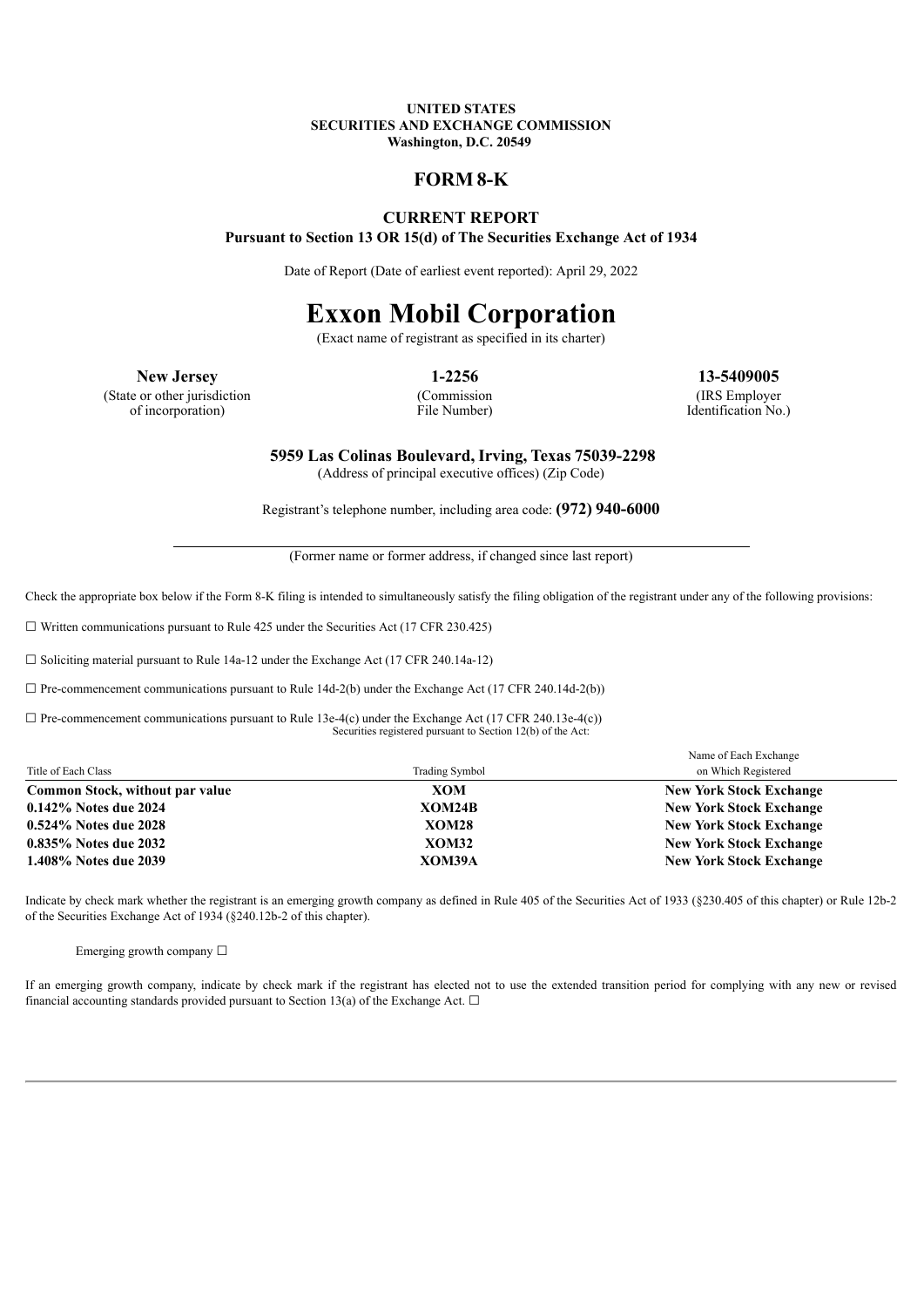Item 2.02 Results of Operations and Financial Condition Item 7.01 Regulation FD Disclosure The following information is furnished pursuant to both Item 2.02 and Item 7.01.

> The Registrant hereby furnishes the information set forth in its News Release, dated April 29, 2022, announcing first quarter 2022 results, a copy of which is included as Exhibit 99.1, and furnishes the information in the related 1Q22 Investor Relations Data Summary, a copy of which is included as Exhibit 99.2. Material available by hyperlink from the News Release is not deemed to be furnished herewith or included in this filing.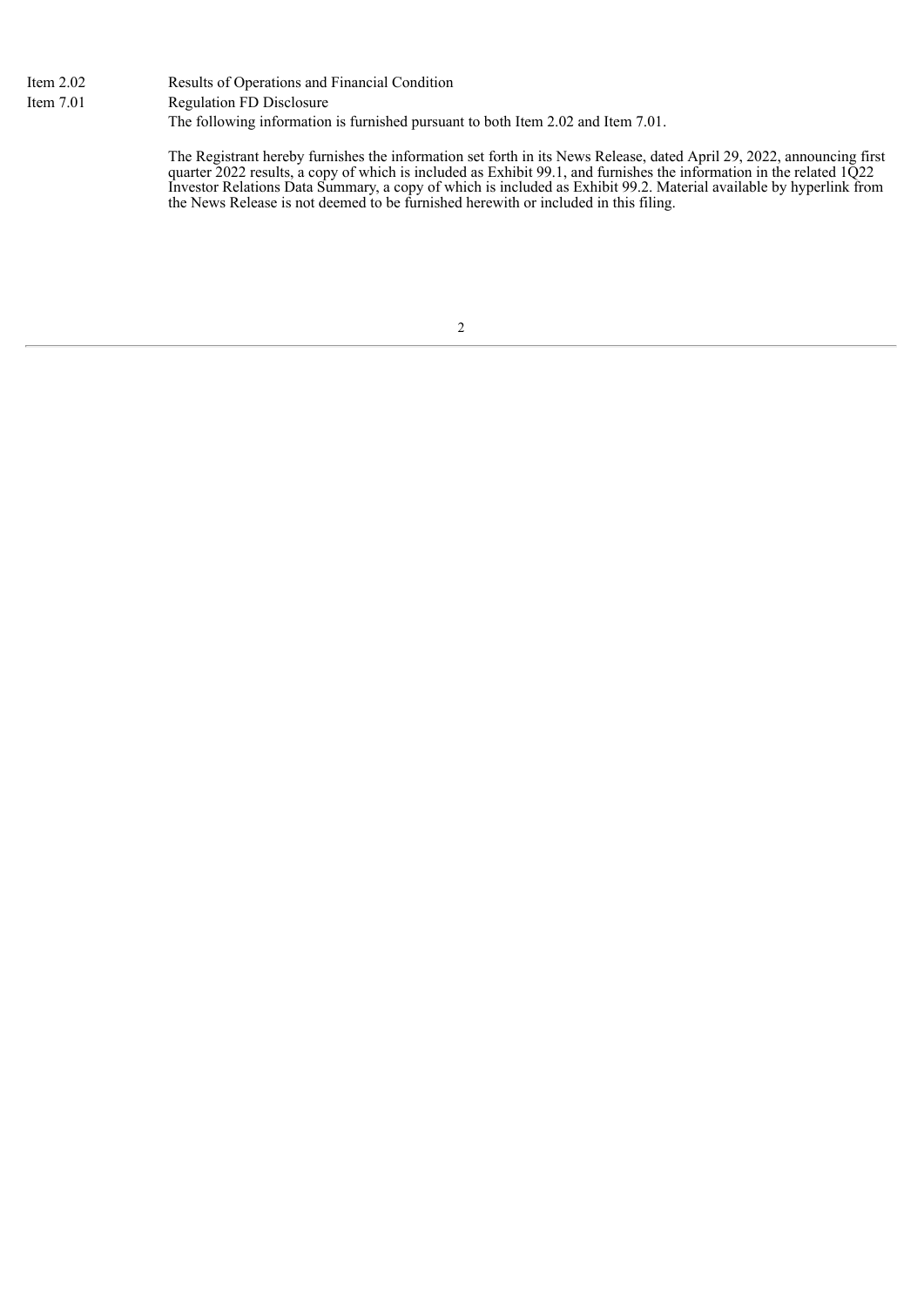### INDEX TO EXHIBITS

| Exhibit No. | Description                                                                                        |
|-------------|----------------------------------------------------------------------------------------------------|
| 99.1        | Exxon Mobil Corporation News Release, dated April 29, 2022, announcing first quarter 2022 results. |
| 99.2        | 1Q22 Investor Relations Data Summary.                                                              |
| 104         | Cover Page Interactive Data File (formatted as Inline XBRL).                                       |
|             |                                                                                                    |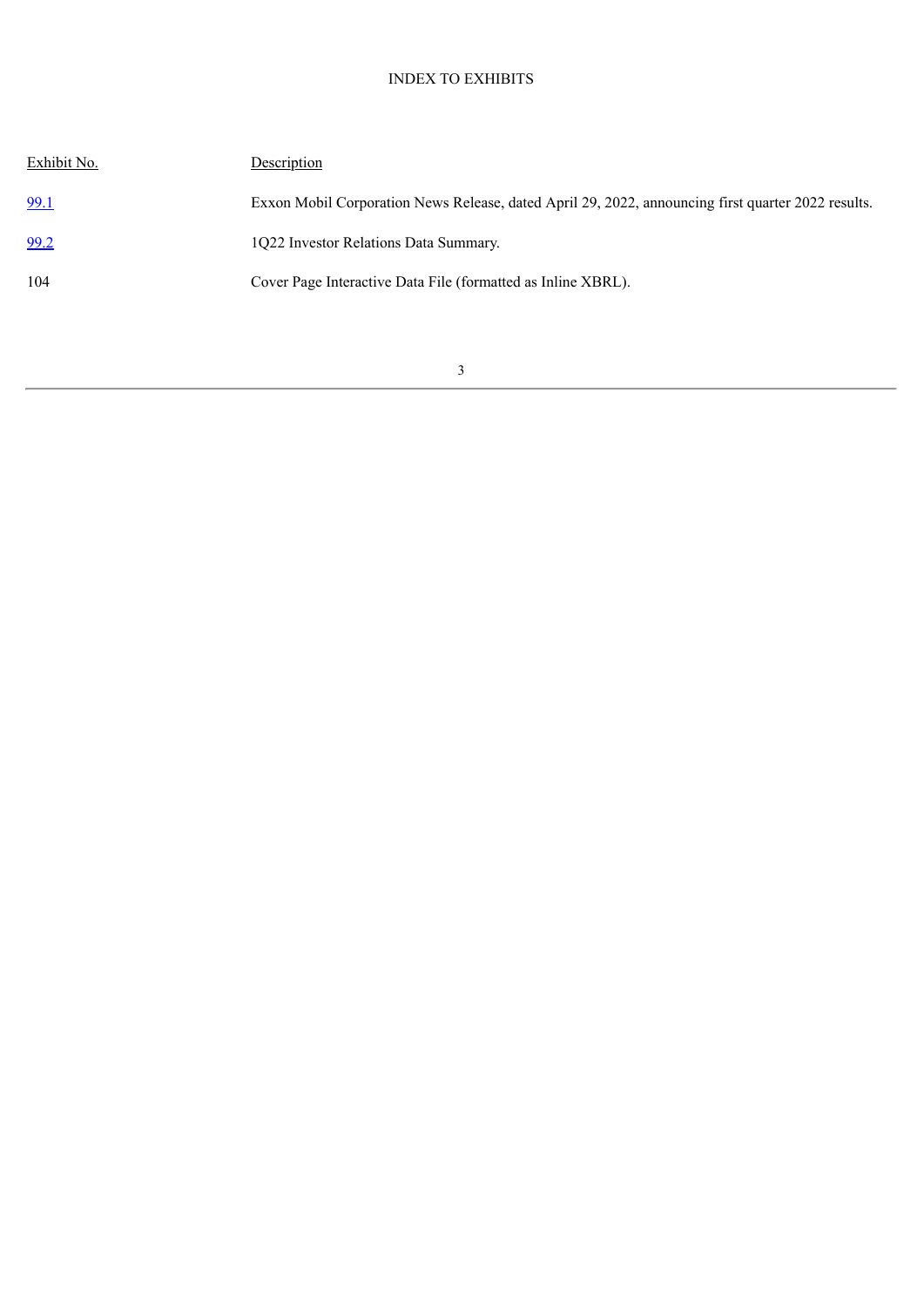#### SIGNATURE

Pursuant to the requirements of the Securities Exchange Act of 1934, the registrant has duly caused this report to be signed on its behalf by the undersigned hereunto duly authorized.

#### EXXON MOBIL CORPORATION

Date: April 29, 2022 By: /s/ LEN M. FOX

Len M. Fox Vice President and Controller (Principal Accounting Officer)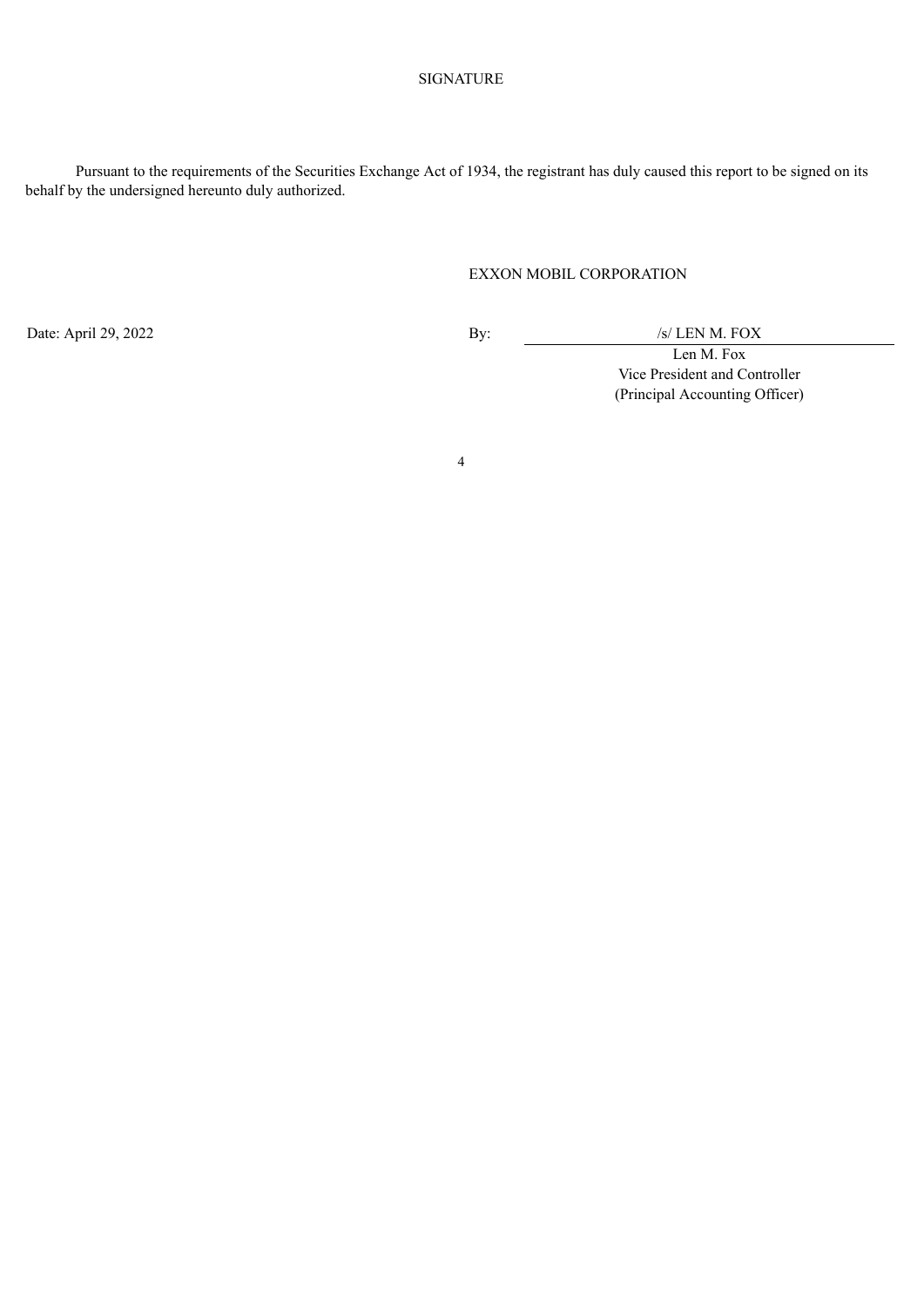#### <span id="page-4-0"></span>**FOR IMMEDIATE RELEASE April 29, 2022**

## **ExxonMobil Announces First-Quarter 2022 Results**

- Earned \$5.5 billion in first quarter 2022; generated \$14.8 billion of cash flow from operating activities, more than covering capital investment and shareholder distributions
- Earnings excluding identified items were \$8.8 billion, an increase of more than \$6 billion versus the first quarter of 2021, after adjusting for a \$3.4 billion after-tax charge related to the company's Russia Sakhalin-1 operation
- Announced increase in share repurchase program up to a total of \$30 billion through 2023
- Achieved first oil at the Liza Phase 2 development in Guyana; Payara FPSO construction approximately five months ahead of schedule with start-up likely before year-end 2023; announced five new discoveries, increasing the estimated recoverable resource base for the Stabroek block to nearly 11 billion oil-equivalent barrels
- Progressed significant lower-emission opportunities, including plans for a world-scale blue hydrogen plant supported by one of the world's largest carbon capture and storage projects in Baytown, Texas, and received top certification for methane emission management at Poker Lake in the Permian Basin
- Effective April 1, to further capture benefits of technology, scale, and integration, the corporation formed ExxonMobil Product Solutions, combining world-scale Downstream and Chemical businesses, and centralized Technology & Engineering and Operations & Sustainability groups

### **Results Summary**

| Dollars in millions (except per share data)                       | <b>1Q22</b> | 4Q21  | Change<br><b>VS</b><br>4Q21 | 1Q21  | Change<br><b>VS</b><br><b>1Q21</b> |
|-------------------------------------------------------------------|-------------|-------|-----------------------------|-------|------------------------------------|
| Earnings (U.S. GAAP)                                              | 5,480       | 8.870 | $-3.390$                    | 2.730 | $+2,750$                           |
| Earnings Excluding Identified Items                               | 8,833       | 8.795 | $+38$                       | 2.761 | $+6.072$                           |
| Earnings Per Common Share <sup>1</sup>                            | 1.28        | 2.08  | $-0.80$                     | 0.64  | $+0.64$                            |
| Earnings Excluding Identified Items Per Common Share <sup>1</sup> | 2.07        | 2.05  | $+0.02$                     | 0.65  | $+1.42$                            |
| Capital and Exploration Expenditures                              | 4.904       | 5.808 | -904                        | 3.133 | $+1.771$                           |

*¹ Assuming dilution*

**IRVING, Texas – April 29, 2022** – Exxon Mobil Corporation today announced estimated first-quarter 2022 earnings of \$5.5 billion, or \$1.28 per share assuming dilution. First-quarter results included an unfavorable identified item of \$3.4 billion associated with our planned exit from Russia Sakhalin-1, or \$0.79 per share assuming dilution. First-quarter capital and exploration expenditures were \$4.9 billion.

Oil-equivalent production was 3.7 million barrels per day, down 4% from the fourth quarter of 2021 due to weather-related unscheduled downtime, planned maintenance, lower entitlements associated with higher prices, and divestments. Excluding entitlement effects, government mandates, and divestments, oil-equivalent production was down 2%.

"The quarter illustrated the strength of our underlying business and significant progress in further developing our competitively advantaged production portfolio," said Darren Woods, chairman and chief executive officer. "Earnings increased modestly, as strong margin improvement and underlying growth was offset by weather and timing impacts. The absence of these temporary impacts in March provides strong, positive momentum for the second quarter."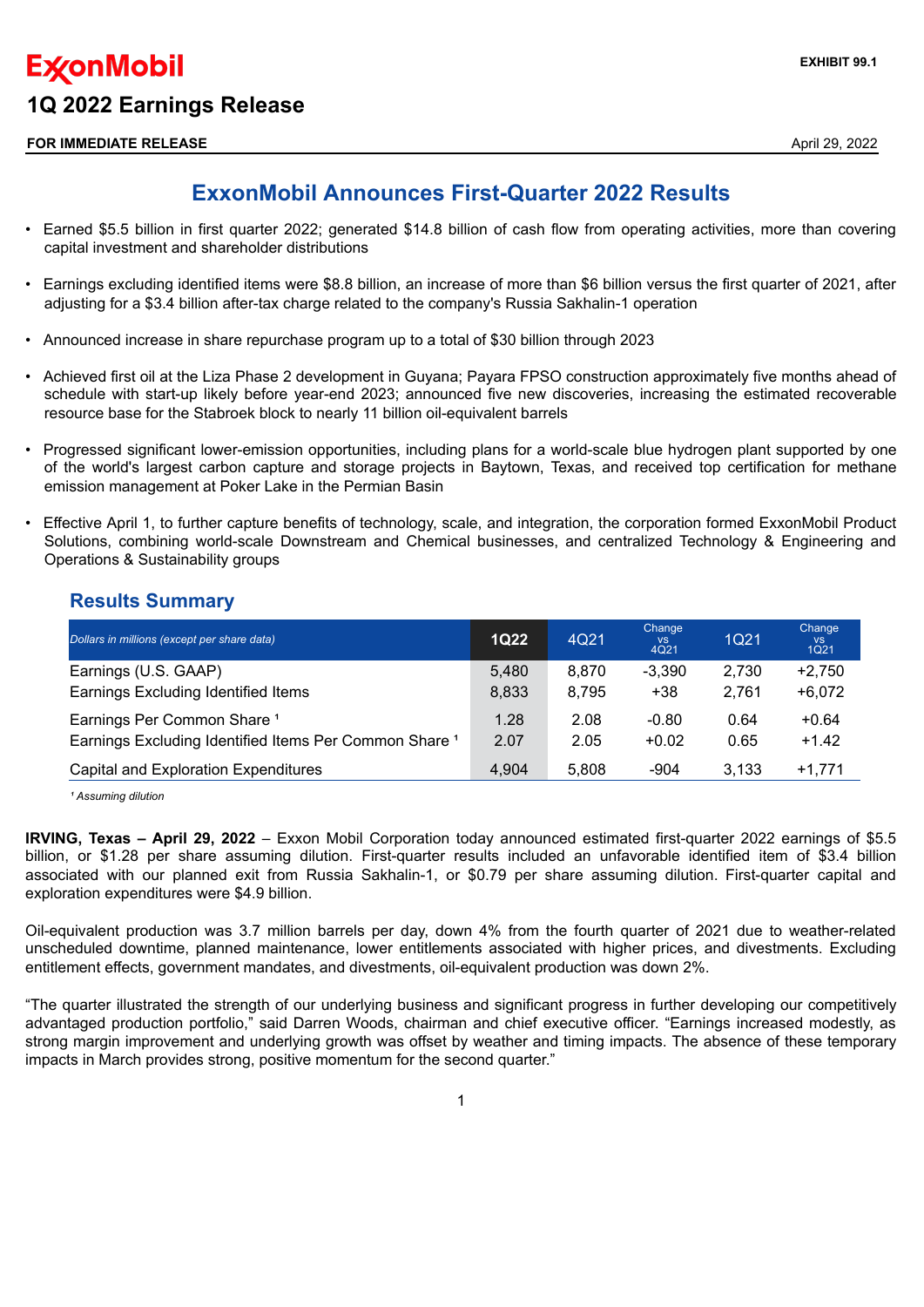### **4Q21 to 1Q22 Factor Analysis**



Earnings (\$M)

### **Financial Highlights**

- First-quarter earnings of \$5.5 billion compared with \$8.9 billion in the fourth quarter of 2021. Excluding identified items, earnings of \$8.8 billion were slightly higher than the prior quarter, as higher industry prices and margins and reduced expenses were largely offset by a temporary reduction in volumes, unfavorable mark-to-market derivative effects, and price timing impacts.
- First-quarter cash increased by \$4.3 billion compared to the fourth quarter of 2021, as strong cash flow from operations more than funded capital investment, additional debt reduction, and shareholder distributions in the quarter. Free cash flow in the quarter was approximately \$11 billion.
- With the balance sheet well within the targeted debt-to-capital range of 20-25%, the company initiated its previously announced \$10 billion buyback program, repurchasing shares totaling \$2.1 billion during the quarter. The company has increased this program and now expects to repurchase up to a total of \$30 billion through 2023.
- Effective April 1, to improve the effectiveness of our operations and to better serve our customers, the corporation formed ExxonMobil Product Solutions, combining world-scale Downstream and Chemical businesses, and centralized Technology & Engineering and Operations & Sustainability groups. This new integrated business will be focused on high-value products, improving portfolio value, and leading in sustainability. The new centralized organizations will fully leverage functional expertise and quickly deploy best practices across the globe.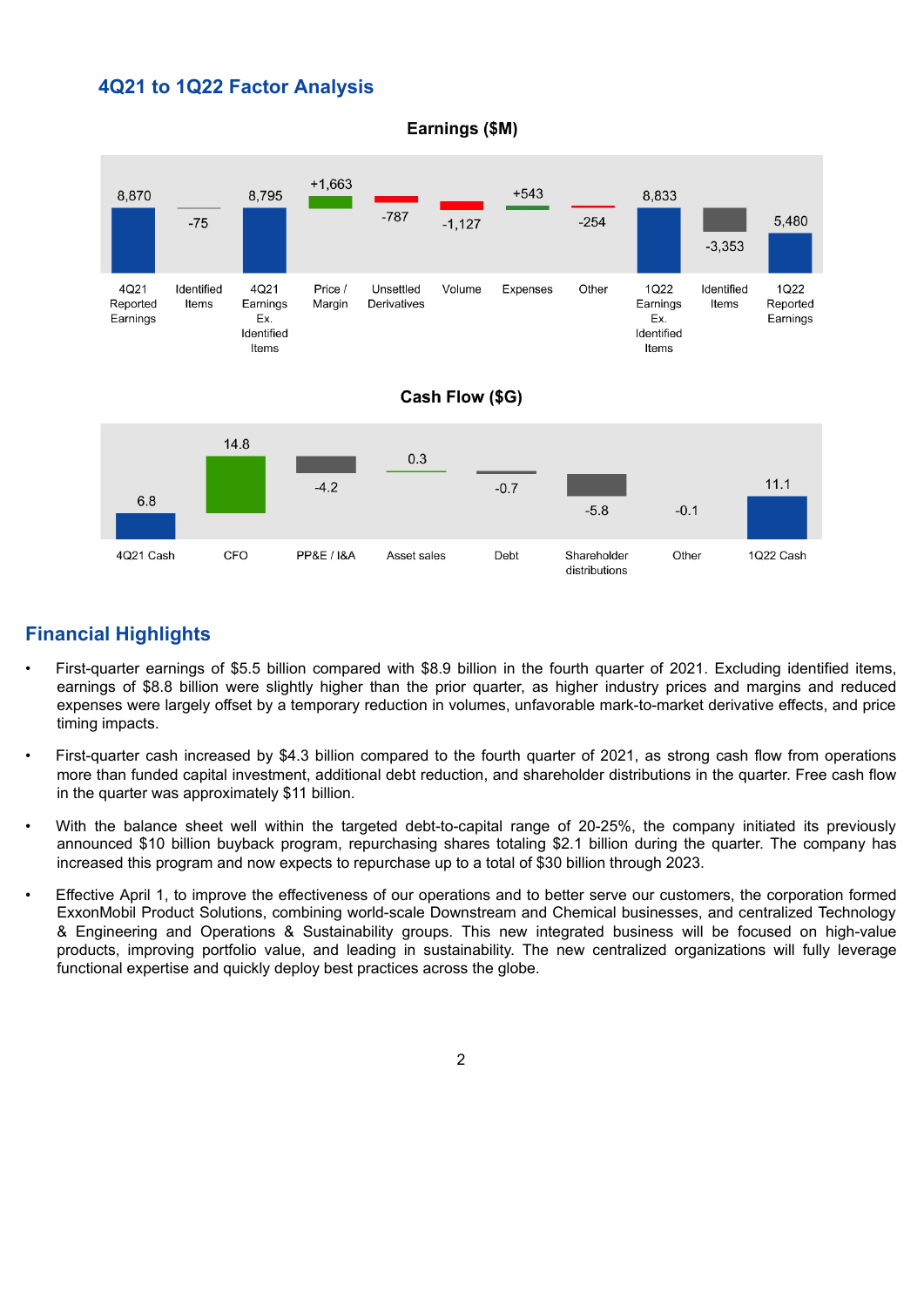### **Leading the Drive to Net Zero**

- In January, ExxonMobil announced its ambition to achieve net-zero greenhouse gas emissions from operated assets by 2050. This ambition applies to Scope 1 and 2 greenhouse gas emissions and builds on the company's 2030 emissionreduction plans.
- The company reached a final investment decision to expand carbon capture capacity at its facility in LaBarge, Wyoming, adding up to 1.2 million metric tons to the nearly 7 million metric tons already captured at LaBarge each year.
- ExxonMobil announced plans for its first world-scale blue hydrogen plant in Baytown, Texas. The proposed plant would produce up to 1 billion cubic feet per day of blue hydrogen and include one of the world's largest carbon capture and storage projects, doubling the company's industry-leading carbon capture capacity and providing a potential anchor for the ambitious Houston Industrial Hub emissions reduction project.
- The company advanced several renewable fuel initiatives, including planned renewable diesel production through an equity investment in Global Clean Energy Holdings. In partnership with Neste, the company also agreed to deliver sustainable aviation fuel to Virgin Atlantic and Singapore Airlines.
- Earlier this month, ExxonMobil began selling commercial volumes of certified natural gas after MiQ, an independent validator, certified the company's assets in the Permian Basin with an "A" grade – the highest recognition possible – for its methane and emissions-reduction processes and technology applications. The company plans to expand the certification process to other operations in the United States.
- The company recently announced that Dan Ammann has been appointed president of ExxonMobil Low Carbon Solutions, effective May 1. Ammann previously served as president and CEO of General Motors' Cruise autonomous vehicle company.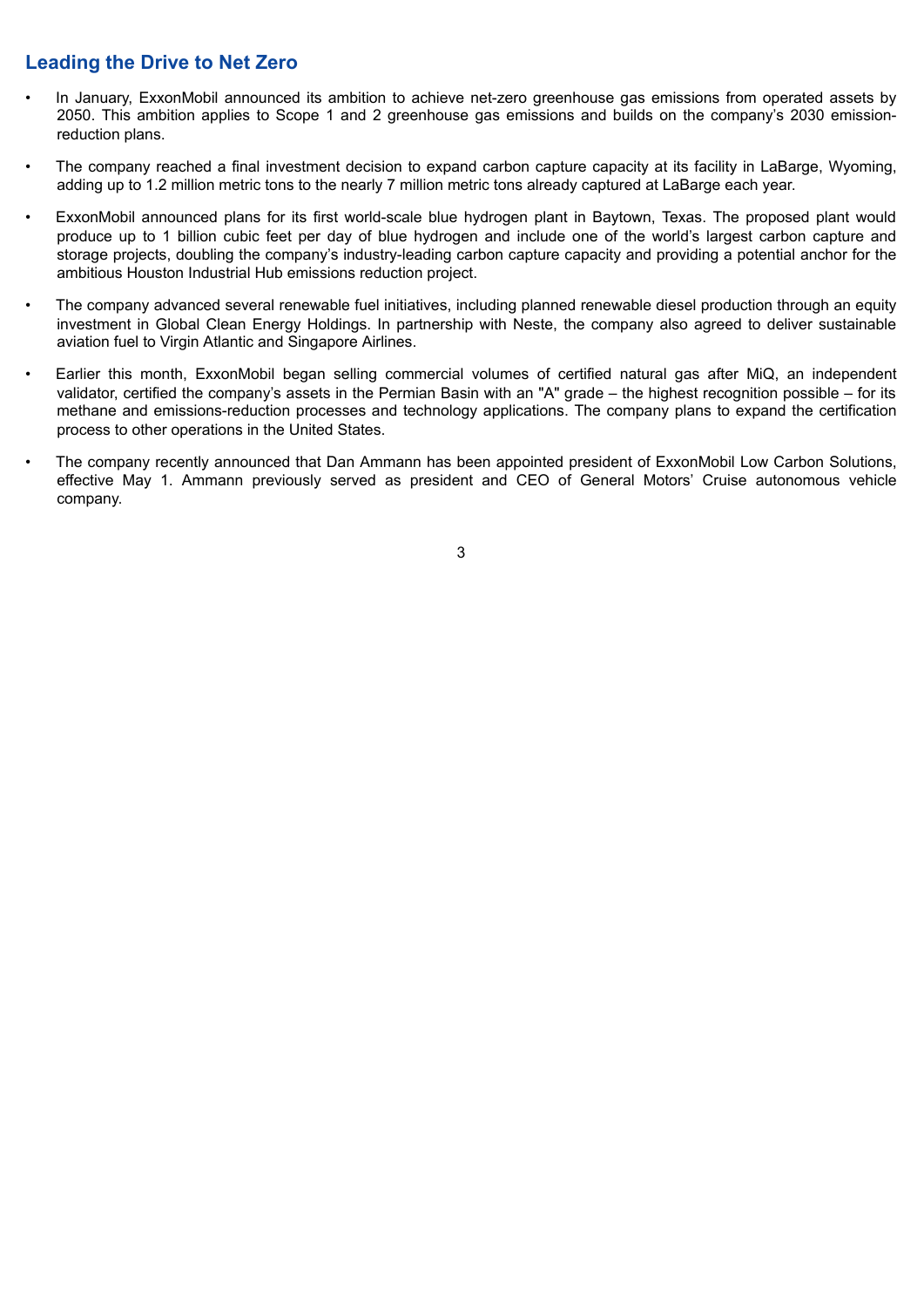## **EARNINGS AND VOLUME SUMMARY BY SEGMENT**

### **Upstream**

| Dollars in millions (unless otherwise noted) | 1Q22  | 4Q21  | <b>1Q21</b> |
|----------------------------------------------|-------|-------|-------------|
| Earnings (U.S. GAAP)                         |       |       |             |
| <b>United States</b>                         | 2,376 | 1.768 | 363         |
| Non-U.S.                                     | 2,112 | 4.317 | 2,191       |
| Worldwide                                    | 4,488 | 6,085 | 2,554       |
| <b>Earnings Excluding Identified Items</b>   |       |       |             |
| <b>United States</b>                         | 2,376 | 2.031 | 363         |
| Non-U.S.                                     | 5,367 | 4.597 | 2,191       |
| Worldwide                                    | 7,743 | 6.628 | 2,554       |
| Production (koebd)                           | 3,675 | 3,816 | 3,787       |

- First-quarter 2022 Upstream earnings of \$4.5 billion compared with \$6.1 billion in the fourth quarter of 2021. Excluding identified items, earnings were \$7.7 billion, an increase of \$1.1 billion from the previous quarter, primarily due to higher liquids prices and lower expenses, partly offset by lower volumes driven by weather-related impacts, fewer days in the quarter, price entitlement effects, and divestments. Average realizations for crude oil increased 28%.
- Oil-equivalent production in the first quarter was 3.7 million barrels per day. Excluding entitlement effects, divestments, and government mandates, oil-equivalent production decreased 2% versus the fourth quarter 2021. Liquids volumes were down 119,000 barrels per day, while natural gas volumes were down 132 million cubic feet per day. By the end of the quarter, production had fully recovered from weather-related impacts.
- Relative to the first quarter of 2021, earnings excluding identified items increased \$5.2 billion, primarily due to higher industry prices, which were partly offset by lower volumes. Average realizations for crude oil increased 68%, while natural gas realizations increased 137%. Excluding entitlement effects, divestments, and government mandates, oil-equivalent production decreased 2%. Liquids volumes were up slightly, while natural gas volumes were down 721 million cubic feet per day.
- The company is discontinuing operations at the Sakhalin-1 venture ("Sakhalin"). As operator of Sakhalin, the company remains focused on the safety of people, protection of the environment, and integrity of operations. In the first quarter the company recorded a charge of \$3.4 billion related to its investment in the project, which is reflected as an identified item and mainly impacts the Upstream segment.
- The Permian Basin continued to improve efficiency and grow production, reaching production of 560,000 barrels per day at the end of the quarter. The company remains on track to deliver a production increase of 25% this year versus full-year 2021, and to eliminate routine flaring by year end.
- In February, the company started production at its second major development offshore Guyana. The successful start-up of the Liza Phase 2 development brought total production capacity to more than 340,000 barrels per day. In early April, ExxonMobil announced it made a final investment decision for the Yellowtail development. Yellowtail will be the company's fourth and largest development to date in Guyana with production capacity of 250,000 barrels of oil per day. It is expected to begin production in 2025. Additionally, Payara FPSO construction is running approximately five months ahead of schedule with start-up likely before year-end 2023.
- ExxonMobil continued to progress its global LNG growth strategy to meet growing worldwide demand for reliable gas supply. Commissioning of the Area 4 Coral South Floating LNG project in Mozambique is underway, with first production expected this year, and the company signed the P'nyang Gas Agreement in Papua New Guinea. Additionally, construction of the Golden Pass liquefaction facilities on the U.S. Gulf Coast remains on schedule.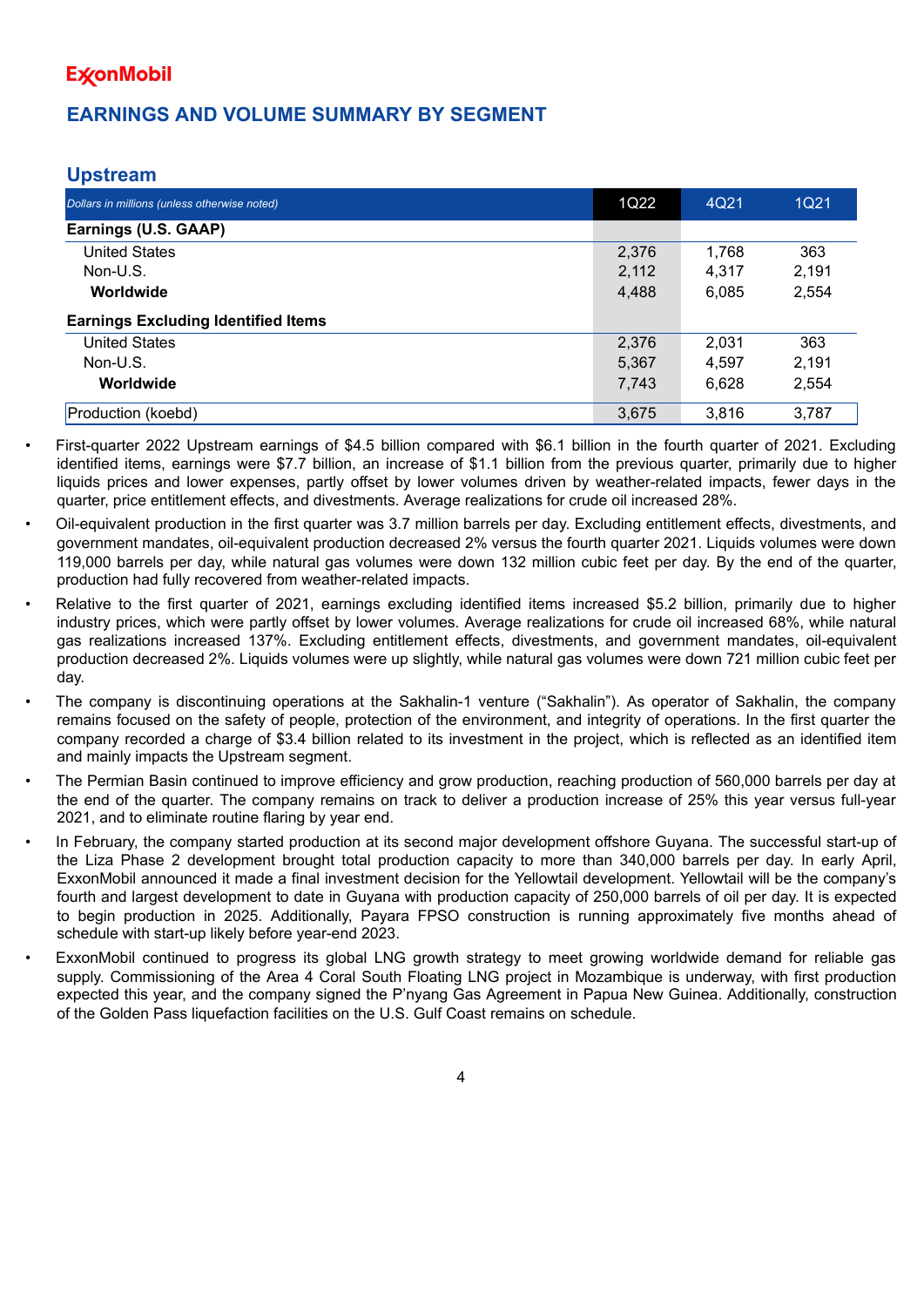#### **Downstream**

| Dollars in millions (unless otherwise noted)      | 1Q22  | 4Q21  | <b>1Q21</b> |
|---------------------------------------------------|-------|-------|-------------|
| Earnings/(Loss) (U.S. GAAP)                       |       |       |             |
| <b>United States</b>                              | 685   | 913   | (113)       |
| $Non-U.S.$                                        | (353) | 554   | (277)       |
| Worldwide                                         | 332   | 1.467 | (390)       |
| <b>Earnings/(Loss) Excluding Identified Items</b> |       |       |             |
| <b>United States</b>                              | 685   | 909   | (113)       |
| $Non-U.S.$                                        | (353) | 554   | (277)       |
| Worldwide                                         | 332   | 1.463 | (390)       |
| Petroleum Product Sales (kbd)                     | 5,158 | 5,391 | 4,881       |

- First-quarter 2022 Downstream earnings of \$0.3 billion compared with \$1.5 billion in fourth quarter 2021. Improved industry fuels refining margins and lower expenses were partially offset by lower basestock margins and lower volumes, driven by higher turnaround activity. Results were also impacted by unfavorable mark-to-market impacts and price timing effects that are expected to reverse or unwind over time.
- Global refining margins improved from the fourth quarter despite softening seasonal demand, higher natural gas prices in Europe, and lagging jet demand recovery. By the end of the first quarter, industry margins improved to levels above the 10 year range, with the tight supply / demand balance expected to persist. While average basestock margins declined from the prior quarter, pricing in April is catching up to rising feedstock costs.
- Refining throughput was lower than in the fourth quarter of 2021, primarily due to increased planned maintenance activity.
- Compared to the first quarter of 2021, earnings excluding identified items increased \$0.7 billion, primarily due to higher industry refining margins, the absence of unfavorable one-time impacts, and improved reliability.
- The Permian Crude Venture remains on track for phased expansion in 2023 and 2024. The project will significantly expand pipeline capacity to transport Permian crude to both the Baytown and Beaumont, Texas refineries, and includes a 250,000 barrel per day light crude processing expansion at Beaumont. Transport fuels production is expected to increase by nearly 125,000 barrels per day in 2023.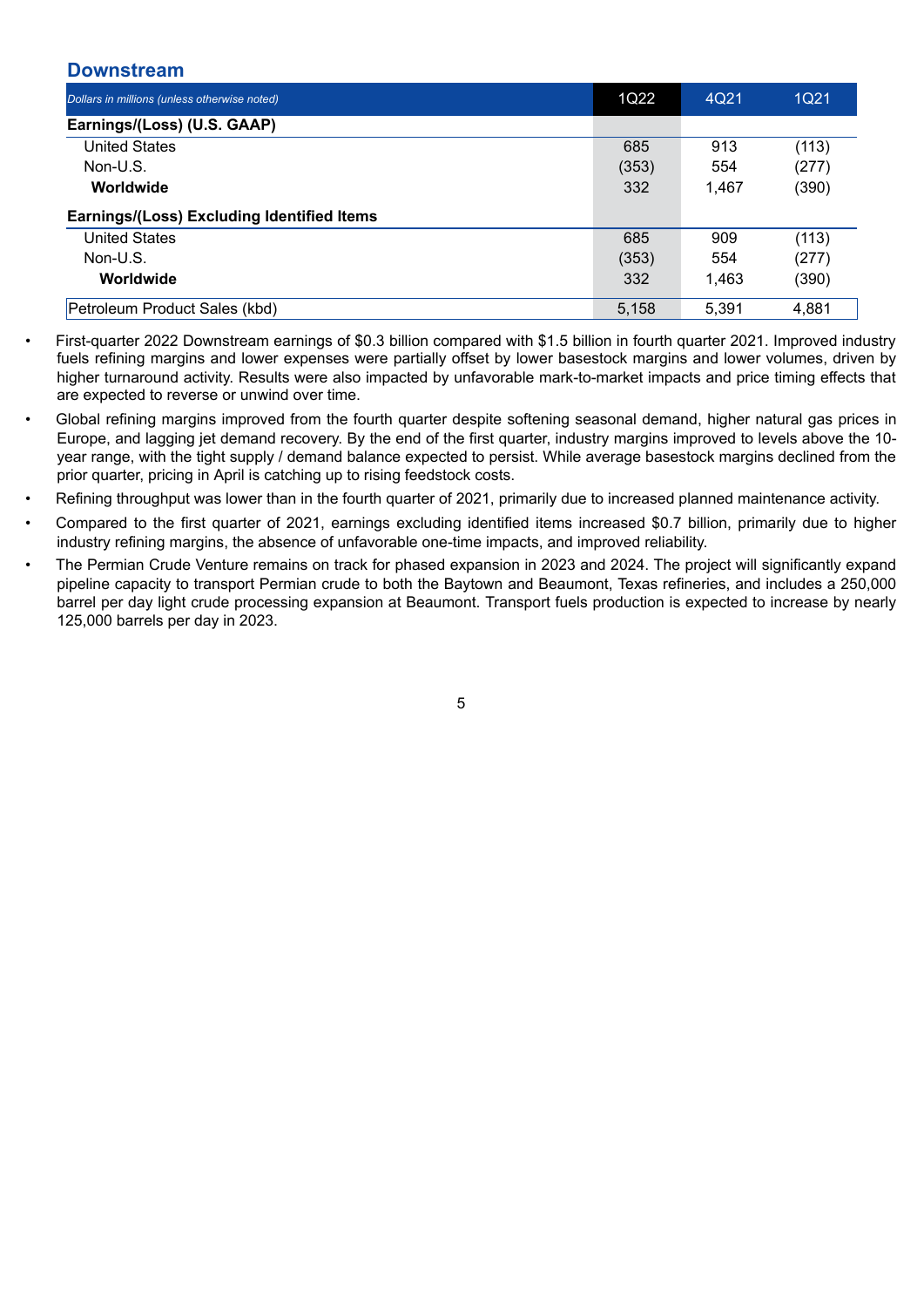### **Chemical**

| Dollars in millions (unless otherwise noted) | 1Q22  | 4Q21  | 1Q21  |
|----------------------------------------------|-------|-------|-------|
| Earnings (U.S. GAAP)                         |       |       |       |
| <b>United States</b>                         | 819   | 1,322 | 715   |
| Non-U.S.                                     | 535   | 599   | 700   |
| Worldwide                                    | 1,354 | 1,921 | 1,415 |
| <b>Earnings Excluding Identified Items</b>   |       |       |       |
| <b>United States</b>                         | 819   | 828   | 715   |
| Non-U.S.                                     | 535   | 463   | 700   |
| Worldwide                                    | 1,354 | 1.291 | 1,415 |
| Prime Product Sales (kt)                     | 6,737 | 6,701 | 6,446 |

- First-quarter 2022 Chemical earnings of \$1.4 billion compared with \$1.9 billion in the fourth quarter 2021. Excluding identified items, earnings of \$1.4 billion in the first quarter 2022 compared with \$1.3 billion in the previous quarter. The increase was driven by lower expenses and higher volumes on improved production mix, partly offset by lower margins.
- Compared to the first quarter of 2021, earnings excluding identified items were down slightly as increased project and planned maintenance spend offset higher volumes.
- While first-quarter global industry chemical margins declined, with bottom-of-cycle conditions in Asia Pacific, ExxonMobil's advantaged portfolio continued to capture value from its ethane feed advantage to deliver strong results.
- The recently completed Corpus Christi Chemical Complex is already delivering positive cash and earnings results, despite still ramping up to full production capacity.
- The company is progressing plans to increase its global offer of certified circular polymer with capacity to process up to 500 metric tons of plastic waste per year by 2026. ExxonMobil is leveraging existing assets and proprietary advanced recycling technology to increase its capacity to process a wide range of plastic waste. Operations in Baytown will be among North America's largest advanced plastic waste recycling facilities when its expansion is complete later this year, and will have an initial planned capacity to recycle 30,000 metric tons of plastic waste per year. The company is also evaluating and progressing other opportunities in France, the Netherlands, the U.S. Gulf Coast, Canada, and Singapore. In the first quarter of 2022, the company announced its first commercial sale of certified circular polymer using its Exxtend™ technology for advanced recycling of plastic waste.
- ExxonMobil is growing high-value, performance product capacity with competitively advantaged projects. The company's new polypropylene manufacturing unit in Baton Rouge, Louisiana, is expected to start up by year-end 2022. Construction of the new Vistamaxx™ performance polymer and linear alpha olefins (LAO) manufacturing units in Baytown are progressing toward a mid-2023 start-up. ExxonMobil will manufacture 10 high-purity LAO products and market this new offering under the Elevexx™ brand name. LAOs are used in a broad range of applications, including plastic packaging, high-performing engine and industrial oils, surfactants and other specialty chemicals.

### **Corporate and Financing**

| Dollars in millions (unless otherwise noted)      | 1022  | 4Q21  | 1Q21  |
|---------------------------------------------------|-------|-------|-------|
| Earnings/(Loss) (U.S. GAAP)                       | (694) | (603) | (849) |
| <b>Earnings/(Loss) Excluding Identified Items</b> | (596) | (587) | (818) |

• Corporate and Financing reported net charges of \$0.7 billion in the first quarter 2022, compared with \$0.6 billion in the fourth quarter 2021. Excluding an identified items charge of \$0.1 billion related to Russia, net charges were essentially flat.

Net charges of \$0.7 billion in the first quarter 2022 compared with \$0.8 billion in the first quarter of 2021. Excluding identified items, costs declined \$0.2 billion, driven by lower pension-related corporate costs.

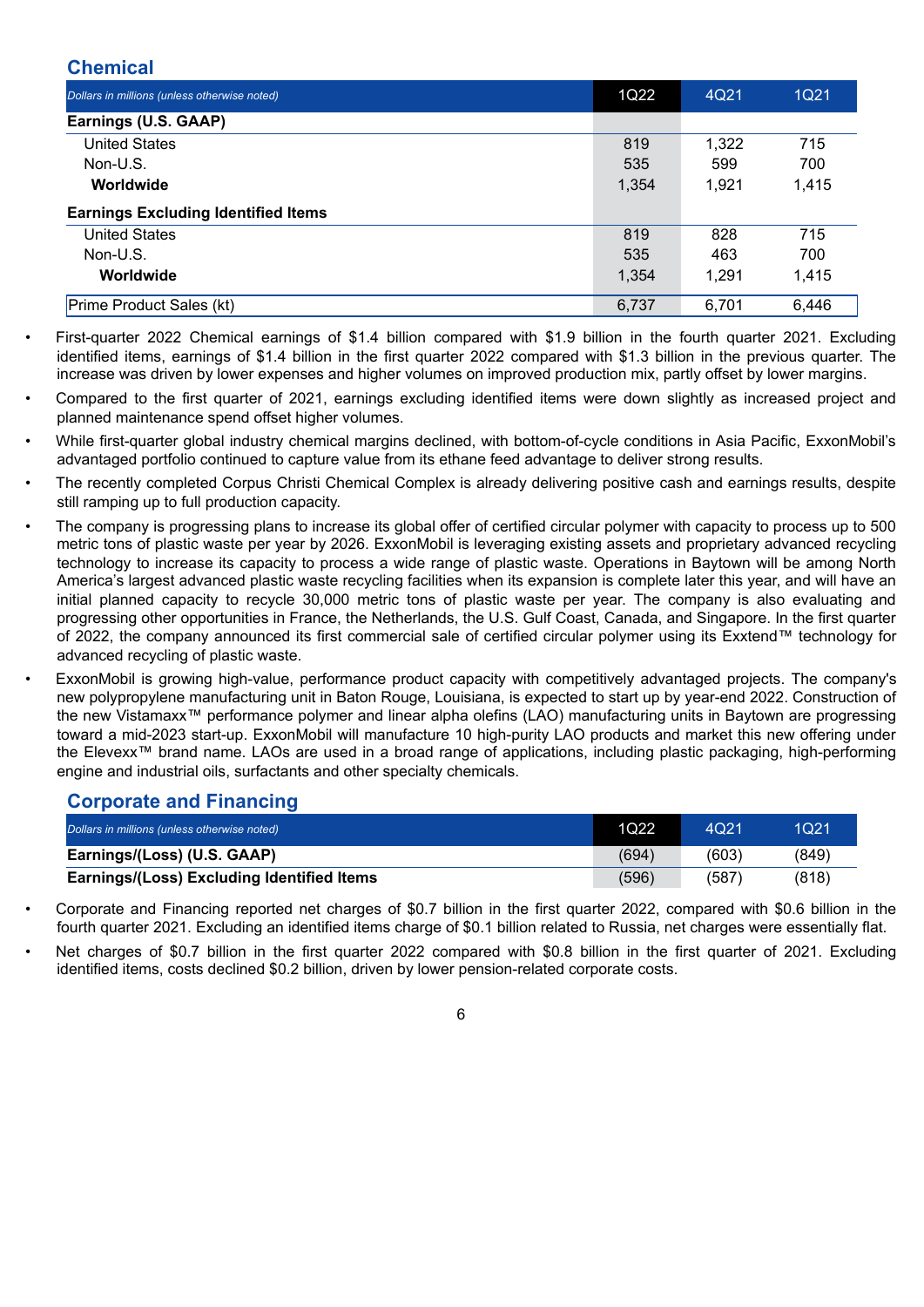# **ExgnMobil**

### **CASH FLOW FROM OPERATIONS AND ASSET SALES EXCLUDING WORKING CAPITAL**

| <b>Dollars in millions</b>                                                 | 1Q22    | 4Q21    | <b>1Q21</b> |
|----------------------------------------------------------------------------|---------|---------|-------------|
| Net income including noncontrolling interests <sup>1</sup>                 | 5,750   | 9.079   | 2,796       |
| Depreciation                                                               | 8,883   | 5.661   | 5,004       |
| Changes in operational working capital                                     | 1,086   | 1,930   | 1.953       |
| Other                                                                      | (931)   | 454     | (489)       |
| <b>Cash Flow from Operating Activities (U.S. GAAP)</b>                     | 14,788  | 17,124  | 9,264       |
| Proceeds associated with asset sales                                       | 293     | 2.601   | 307         |
| <b>Cash Flow from Operations and Asset Sales</b>                           | 15,081  | 19,725  | 9,571       |
| Changes in operational working capital                                     | (1,086) | (1,930) | (1,953)     |
| <b>Cash Flow from Operations and Asset Sales excluding Working Capital</b> | 13,995  | 17,795  | 7,618       |

*¹ Noncontrolling interests of \$270M included in net income above*

### **FREE CASH FLOW**

| <b>Dollars in millions</b>                                  | 1Q22    | 4Q21    | <b>1Q21</b> |
|-------------------------------------------------------------|---------|---------|-------------|
| <b>Cash Flow from Operating Activities (U.S. GAAP)</b>      | 14,788  | 17.124  | 9.264       |
| Additions to property, plant and equipment                  | (3,911) | (4,089) | (2,400)     |
| Additional investments and advances                         | (417)   | (1,762) | (349)       |
| Other investing activities including collection of advances | 90      | 1.140   | 87          |
| Proceeds from asset sales and returns of investments        | 293     | 2.601   | 307         |
| <b>Free Cash Flow</b>                                       | 10.843  | 15,014  | 6.909       |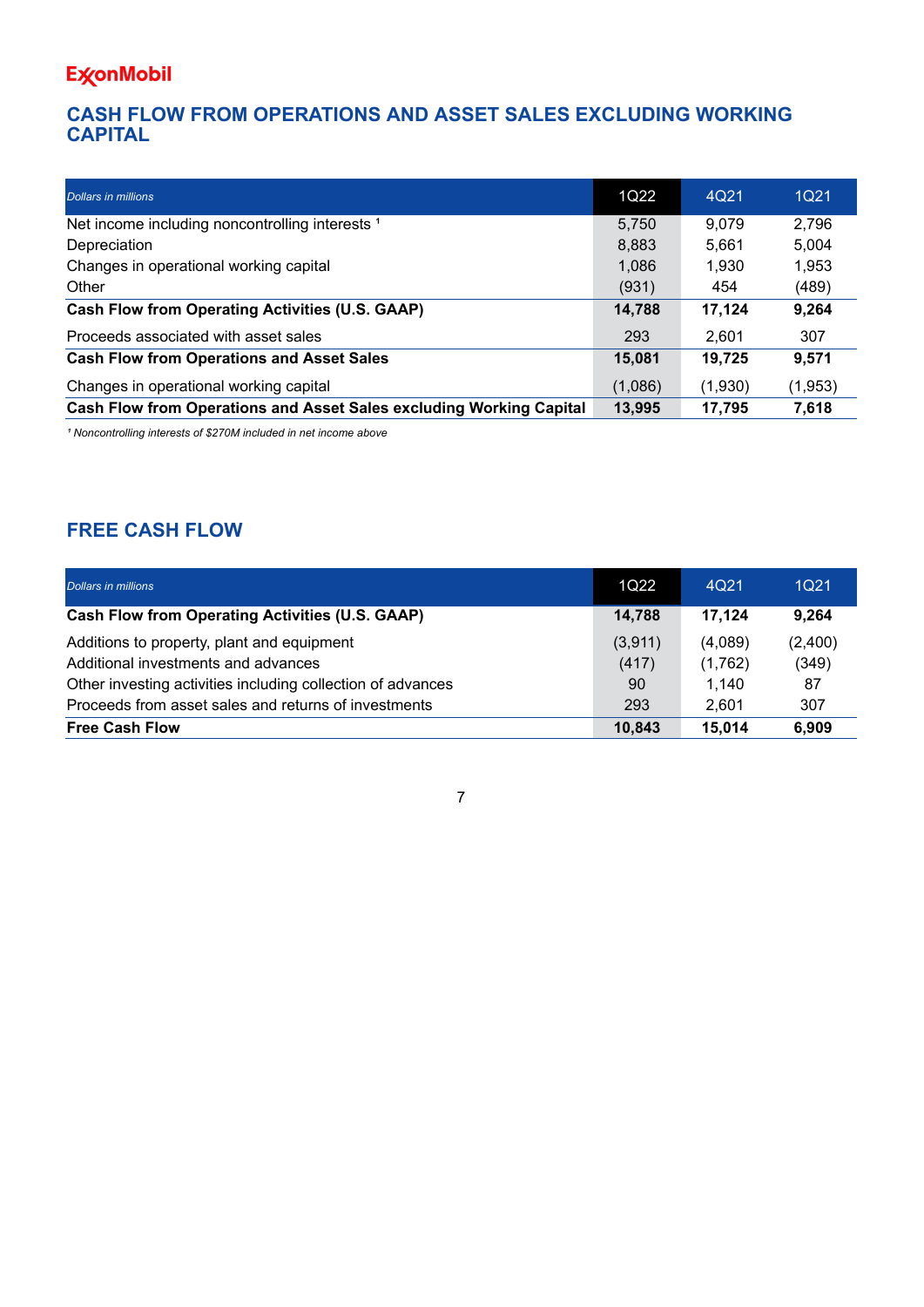#### ExxonMobil will discuss financial and operating results and other matters during a webcast at 8:30 a.m. Central Time on April 29, *2022. To listen to the event or access an archived replay, please visit www.exxonmobil.com***.**

#### *Cautionary Statement*

Outlooks; projections; descriptions of strategic, operating, and financial plans and objectives; statements of future ambitions and plans; and other statements of future events or conditions in this release, are forward-looking statements. Similarly, the emission-reduction roadmaps to drive towards net zero emissions are dependent on future market factors, such as continued technological progress and policy support, and represent forward-looking statements. Actual future results, including financial and operating performance; total capital expenditures and mix, including allocations of capital to low carbon solutions; cost reductions and efficiency gains, including the ability to meet or exceed announced cost and expense reduction objectives; plans to reduce future emissions and emissions intensity; timing and outcome of projects to capture and store CO<sub>2</sub>; timing and outcome of biofuel and plastic waste recycling projects; cash flow, dividends and shareholder returns, including the timing and amounts of share repurchases; future debt levels and credit ratings; business and project plans, timing, costs, capacities and returns; achievement of ambitions to reach Scope 1 and Scope 2 net zero from operated assets by 2050; achievement of plans to reach Scope 1 and 2 net zero in Upstream Permian Basin operated assets by 2030; and resource recoveries and production rates could differ materially due to a number of factors. These include global or regional changes in the supply and demand for oil, natural gas, petrochemicals, and feedstocks and other market conditions that impact prices and differentials for our products; variable impacts of trading activities on our margins and results each quarter; actions of competitors and commercial counterparties; the outcome of commercial negotiations, including final agreed terms and conditions; the ability to access debt markets; the ultimate impacts of COVID-19, including the extent and nature of further outbreaks and the effects of government responses on people and economies; reservoir performance, including variability and timing factors applicable to unconventional resources; the outcome of exploration projects; timely completion of development and other construction projects; final management approval of future projects and any changes in the scope, terms, or costs of such projects as approved; changes in law, taxes, or regulation including environmental regulations, trade sanctions, and timely granting of governmental permits and certifications; government policies and support and market demand for low carbon technologies; war, and other political or security disturbances; opportunities for potential investments or divestments and satisfaction of applicable conditions to closing, including regulatory approvals; the capture of efficiencies within and between business lines and the ability to maintain near-term cost reductions as ongoing efficiencies; unforeseen technical or operating difficulties and unplanned maintenance; the development and competitiveness of alternative energy and emission reduction technologies; the results of research programs and the ability to bring new technologies to commercial scale on a cost-competitive basis; and other factors discussed under Item 1A. Risk Factors of ExxonMobil's 2021 Form 10-K.

#### *Frequently Used Terms and Non-GAAP Measures*

This press release includes cash flow from operations and asset sales. Because of the regular nature of our asset management and divestment program, the company believes it is useful for investors to consider proceeds associated with the sales of subsidiaries, property, plant and equipment, and sales and returns of investments together with cash provided by operating activities when evaluating cash available for investment in the business and financing activities. A reconciliation to net cash provided by operating activities for 2021 and *2022 periods is shown on page 7.*

This press release also includes cash flow from operations and asset sales excluding working capital. The company believes it is useful for investors to consider these numbers in comparing the underlying performance of the company's business across periods when there are significant period-to-period differences in the amount of changes in working capital. A reconciliation to net cash provided by operating *activities for 2021 and 2022 periods is shown on page 7.*

This press release also includes earnings/(loss) excluding identified items, which are earnings/(loss) excluding individually significant nonoperational events with an absolute corporate total earnings impact of at least \$250 million in a given quarter. The earnings/(loss) impact of an identified item for an individual segment may be less than \$250 million when the item impacts several periods or several segments. Earnings / (loss) excluding identified items does include non-operational earnings events or impacts that are below the \$250M threshold utilized for identified items. When the effect of these events are material in aggregate, they are indicated in analysis of period results as part of quarterly earnings press release and teleconference materials. Management uses these figures to improve comparability of the underlying business across multiple periods by isolating and removing significant non-operational events from business results. The Corporation believes this view provides investors increased transparency into business results and trends and provides investors with a view of the business as seen through the eyes of management. Earnings excluding Identified Items is not meant to be viewed in isolation or as a substitute for net income (loss) attributable to ExxonMobil as prepared in accordance with U.S. GAAP. A reconciliation to earnings is shown for 2022 and 2021 periods in Attachments II-a and II-b. Corresponding per share amounts are shown on page 1 and in Attachment II-a, *including a reconciliation to earnings/(loss) per common share – assuming dilution (U.S. GAAP).*

This press release also includes total taxes including sales-based taxes. This is a broader indicator of the total tax burden on the corporation's products and earnings, including certain sales and value-added taxes imposed on and concurrent with revenue-producing transactions with customers and collected on behalf of governmental authorities ("sales-based taxes"). It combines "Income taxes" and "Total other taxes and duties" with sales-based taxes, which are reported net in the income statement. The company believes it is useful for the corporation and its investors to understand the total tax burden imposed on the corporation's products and earnings. A reconciliation to total *taxes is shown in Attachment I-a.*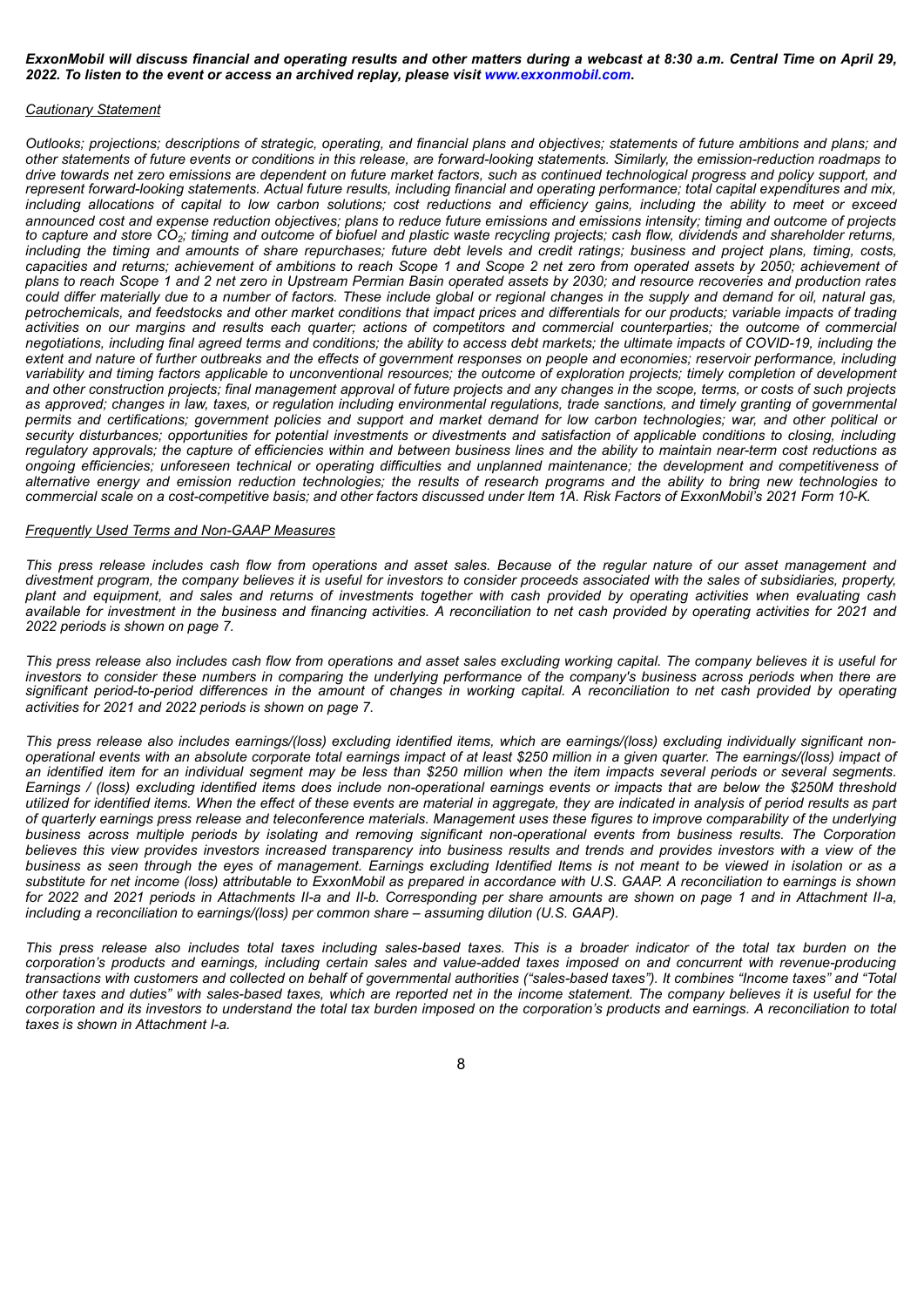This press release also references free cash flow. Free cash flow is the sum of net cash provided by operating activities and net cash flow used in investing activities. This measure is useful when evaluating cash available for financing activities, including shareholder distributions, after investment in the business. Free cash flow is not meant to be viewed in isolation or as a substitute for net cash provided by operating activities. A reconciliation to net cash provided by operating activities for 2021 and 2022 periods is shown on page 7.

References to the resource base and other quantities of oil, natural gas or condensate may include estimated amounts that are not yet classified as "proved reserves" under SEC definitions, but which are expected to be ultimately recoverable. A reconciliation of production excluding divestments, entitlements, and government mandates to actual production is contained in the Supplement to this release included as Exhibit 99.2 to the Form 8-K filed the same day as this news release. The term "project" as used in this release can refer to a variety of different activities and does not necessarily have the same meaning as in any government payment transparency reports.

ExxonMobil reported emissions, including reductions and avoidance performance data, are based on a combination of measured and estimated data. Calculations are based on industry standards and best practices, including quidance from the American Petroleum Institute (API) and IPIECA. The uncertainty associated with the emissions, reductions and avoidance performance data depends on variation in the processes and operations, the availability of sufficient data, the quality of those data and methodology used for measurement and estimation. Changes to the performance data may be reported as updated data and/or emission methodologies become available. ExxonMobil works with industry, including API and IPIECA, to improve emission factors and methodologies, including measurements and estimates.

#### *Reference to Earnings*

References to corporate earnings mean net income attributable to ExxonMobil (U.S. GAAP) from the consolidated income statement. Unless otherwise indicated, references to earnings, Upstream, Downstream, Chemical and Corporate and financing segment earnings, and earnings *per share are ExxonMobil's share after excluding amounts attributable to noncontrolling interests.*

Exxon Mobil Corporation has numerous affiliates, many with names that include ExxonMobil, Exxon, Mobil, Esso, and XTO. For convenience and simplicity, those terms and terms such as corporation, company, our, we, and its are sometimes used as abbreviated references to specific affiliates or affiliate groups. Similarly, ExxonMobil has business relationships with thousands of customers, suppliers, governments, and others. For convenience and simplicity, words such as venture, joint venture, partnership, co-venturer, and partner are used to indicate business and other relationships involving common activities and interests, and those words may not indicate precise legal relationships. ExxonMobil's ambitions, plans and goals do not guarantee any action or future performance by its affiliates or Exxon Mobil Corporation's responsibility for those affiliates' actions and future performance, each affiliate of which manages its own affairs.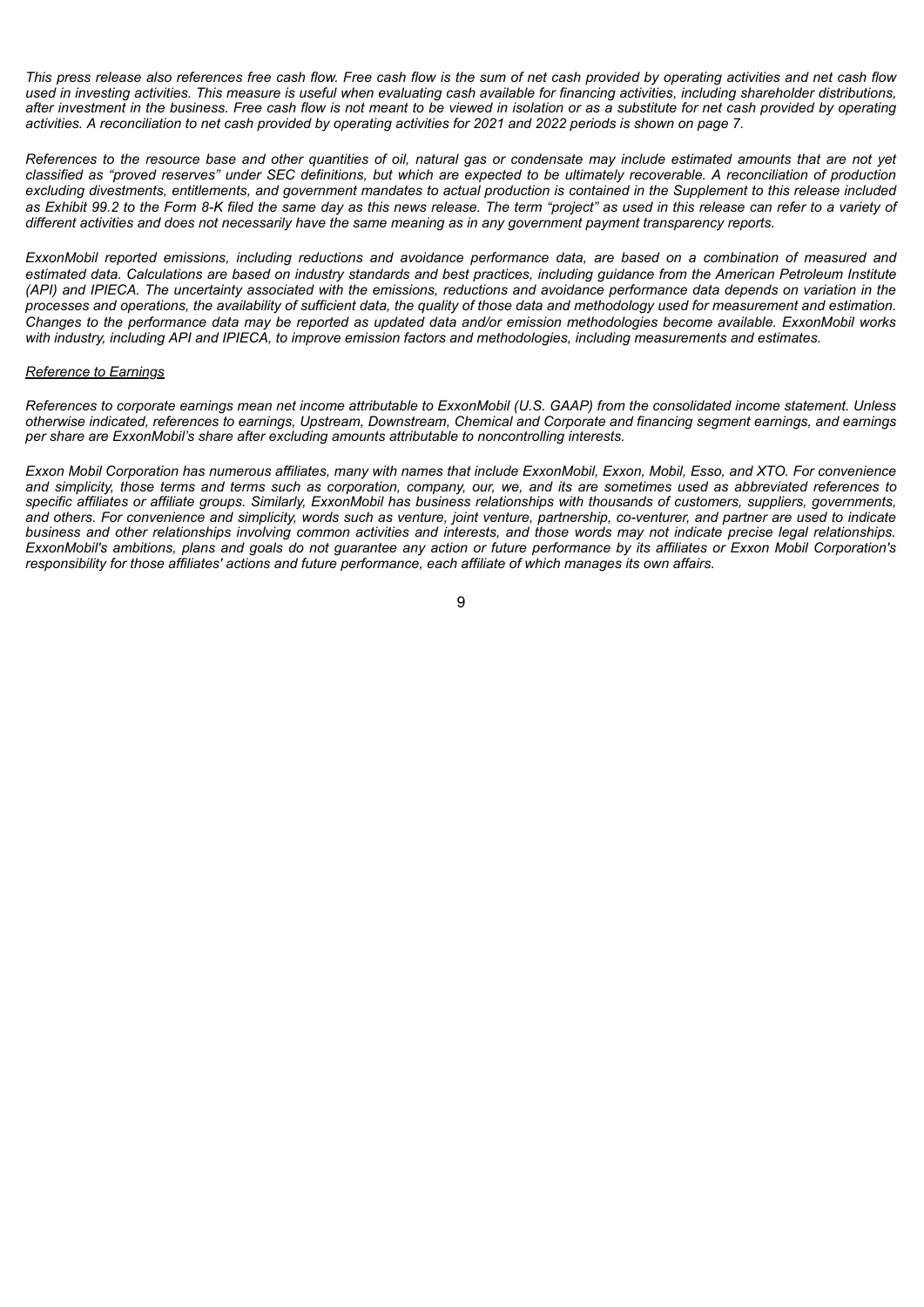## **CONDENSED CONSOLIDATED STATEMENT OF INCOME**

## *(Preliminary)*

|                                                            | March 31, | <b>Three Months Ended</b> |
|------------------------------------------------------------|-----------|---------------------------|
| Dollars in millions (unless otherwise noted)               | 2022      | 2021                      |
| Revenues and other income                                  |           |                           |
| Sales and other operating revenue                          | 87,734    | 57,552                    |
| Income from equity affiliates                              | 2.538     | 1.473                     |
| Other income                                               | 228       | 122                       |
| Total revenues and other income                            | 90,500    | 59,147                    |
| Costs and other deductions                                 |           |                           |
| Crude oil and product purchases                            | 52,388    | 32,601                    |
| Production and manufacturing expenses                      | 10,241    | 8,062                     |
| Selling, general and administrative expenses               | 2,409     | 2,428                     |
| Depreciation and depletion (includes impairments)          | 8.883     | 5,004                     |
| Exploration expenses, including dry holes                  | 173       | 164                       |
| Non-service pension and postretirement benefit expense     | 108       | 378                       |
| Interest expense                                           | 188       | 258                       |
| Other taxes and duties                                     | 7,554     | 6,660                     |
| Total costs and other deductions                           | 81,944    | 55,555                    |
| Income (loss) before income taxes                          | 8,556     | 3,592                     |
| Income taxes                                               | 2,806     | 796                       |
| Net income (loss) including noncontrolling interests       | 5,750     | 2,796                     |
| Net income (loss) attributable to noncontrolling interests | 270       | 66                        |
| Net income (loss) attributable to ExxonMobil               | 5,480     | 2,730                     |

## **OTHER FINANCIAL DATA**

|                                                              | <b>Three Months Ended</b><br>March 31, |        |
|--------------------------------------------------------------|----------------------------------------|--------|
|                                                              | 2022                                   | 2021   |
| Earnings per common share (U.S. dollars)                     | 1.28                                   | 0.64   |
| Earnings per common share - assuming dilution (U.S. dollars) | 1.28                                   | 0.64   |
| Dividends on common stock                                    |                                        |        |
| Total                                                        | 3,760                                  | 3,720  |
| Per common share (U.S. dollars)                              | 0.88                                   | 0.87   |
| Millions of common shares outstanding                        |                                        |        |
| Average - assuming dilution                                  | 4,266                                  | 4,272  |
| Income taxes                                                 | 2,806                                  | 796    |
| Total other taxes and duties                                 | 8,449                                  | 7,283  |
| Total taxes                                                  | 11,255                                 | 8,079  |
| Sales-based taxes                                            | 6,100                                  | 4,662  |
| Total taxes including sales-based taxes                      | 17,355                                 | 12,741 |
| ExxonMobil share of income taxes of equity companies         | 1,047                                  | 600    |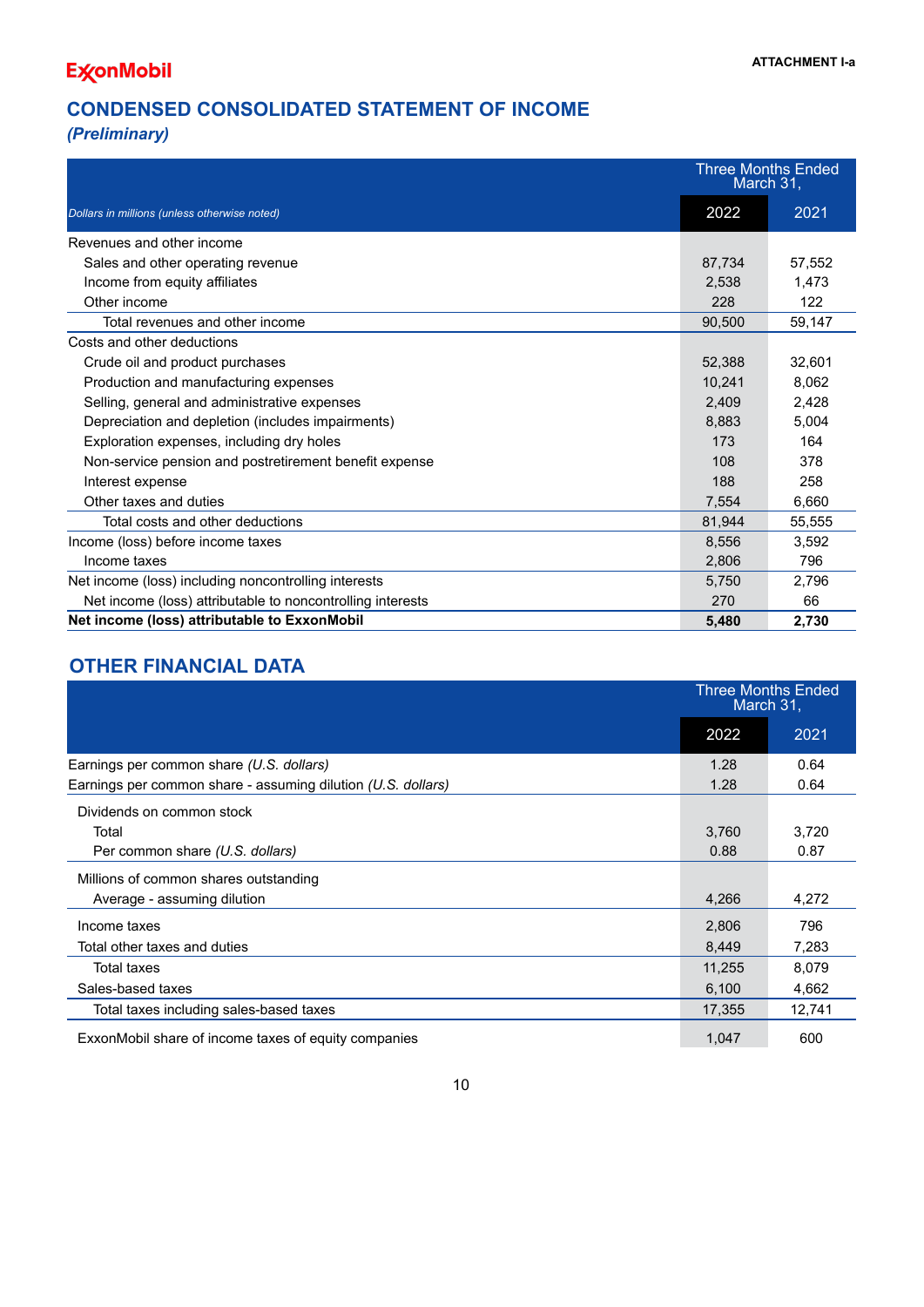## **CONDENSED CONSOLIDATED BALANCE SHEET**

## *(Preliminary)*

| Dollars in millions (unless otherwise noted)                                            | March 31,<br>2022 | December<br>31.2021 |
|-----------------------------------------------------------------------------------------|-------------------|---------------------|
| <b>ASSETS</b>                                                                           |                   |                     |
| Current assets                                                                          |                   |                     |
| Cash and cash equivalents                                                               | 11,074            | 6,802               |
| Notes and accounts receivable – net                                                     | 42,142            | 32,383              |
| Inventories                                                                             |                   |                     |
| Crude oil, products and merchandise                                                     | 18,074            | 14,519              |
| Materials and supplies                                                                  | 4,103             | 4,261               |
| Other current assets                                                                    | 1,862             | 1,189               |
| Total current assets                                                                    | 77,255            | 59,154              |
| Investments, advances and long-term receivables                                         | 46,329            | 45,195              |
| Property, plant and equipment - net                                                     | 212,773           | 216,552             |
| Other assets, including intangibles - net                                               | 18,414            | 18,022              |
| <b>Total assets</b>                                                                     | 354,771           | 338,923             |
| <b>LIABILITIES</b>                                                                      |                   |                     |
| <b>Current liabilities</b>                                                              |                   |                     |
|                                                                                         | 4,886             | 4,276               |
| Notes and loans payable<br>Accounts payable and accrued liabilities                     |                   |                     |
| Income taxes payable                                                                    | 63,501<br>3,672   | 50,766<br>1,601     |
| <b>Total current liabilities</b>                                                        | 72,059            | 56,643              |
| Long-term debt                                                                          | 42,651            | 43,428              |
| Postretirement benefits reserves                                                        | 18,255            | 18,430              |
| Deferred income tax liabilities                                                         | 19,533            | 20,165              |
| Long-term obligations to equity companies                                               | 2,875             | 2,857               |
| Other long-term obligations                                                             | 22,872            | 21,717              |
| <b>Total liabilities</b>                                                                | 178,245           | 163,240             |
|                                                                                         |                   |                     |
| <b>EQUITY</b>                                                                           |                   |                     |
| Common stock without par value                                                          |                   |                     |
| (9,000 million shares authorized, 8,019 million shares issued)                          | 15,879            | 15,746              |
| Earnings reinvested                                                                     | 393,779           | 392,059             |
| Accumulated other comprehensive income                                                  | (12, 914)         | (13, 764)           |
| Common stock held in treasury                                                           |                   |                     |
| (3,806 million shares at March 31, 2022, and 3,780 million shares at December 31, 2021) | (227, 529)        | (225, 464)          |
| ExxonMobil share of equity                                                              | 169,215           | 168,577             |
| Noncontrolling interests                                                                | 7,311             | 7,106               |
| Total equity                                                                            | 176,526           | 175,683             |
| <b>Total liabilities and equity</b>                                                     | 354,771           | 338,923             |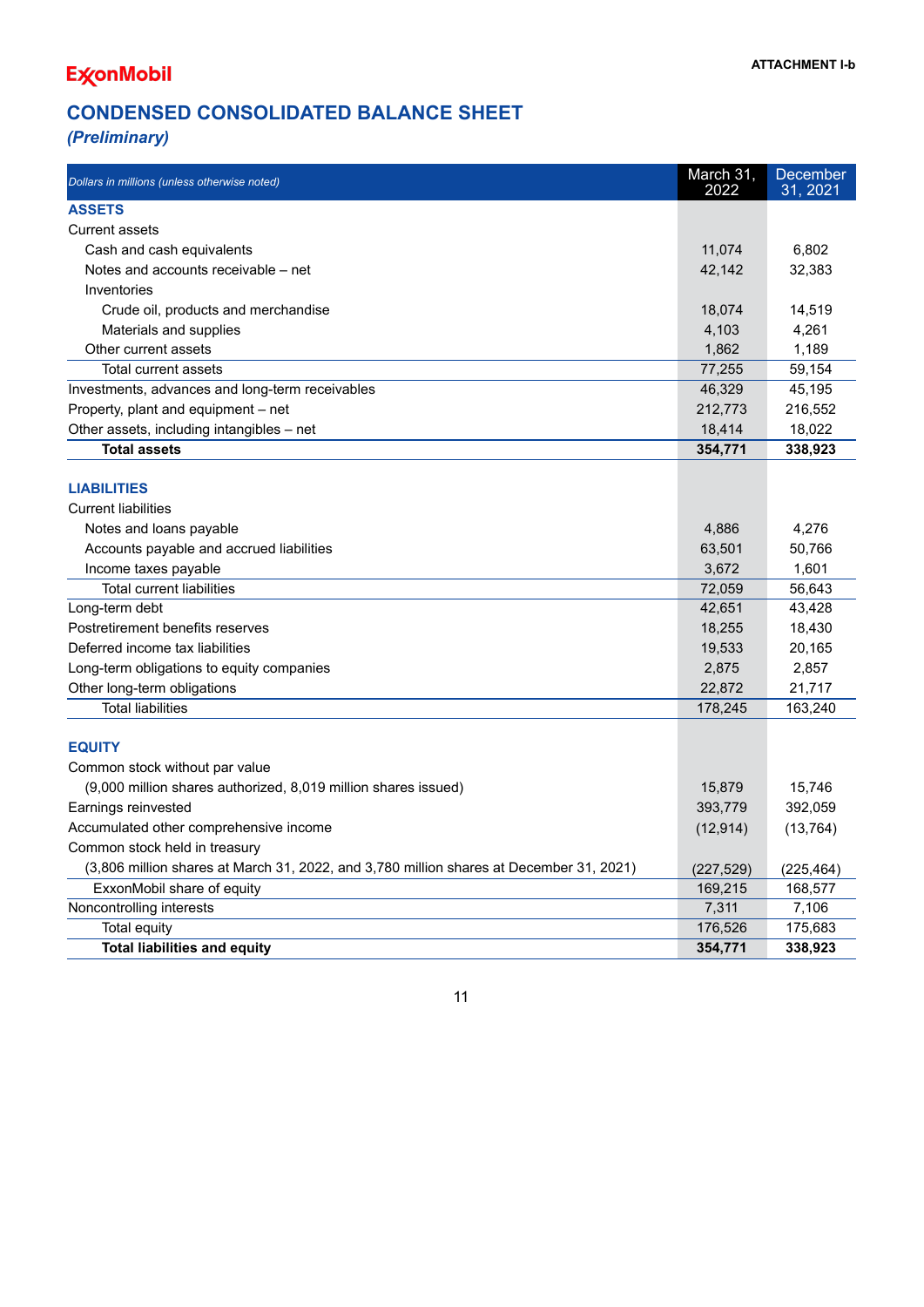# **CONDENSED CONSOLIDATED STATEMENT OF CASH FLOWS**

*(Preliminary)*

|                                                                   | <b>Three Months Ended</b><br>March 31. |           |
|-------------------------------------------------------------------|----------------------------------------|-----------|
| Dollars in millions (unless otherwise noted)                      | 2022                                   | 2021      |
| <b>CASH FLOWS FROM OPERATING ACTIVITIES</b>                       |                                        |           |
| Net income (loss) including noncontrolling interests              | 5,750                                  | 2,796     |
| Depreciation and depletion (includes impairments)                 | 8,883                                  | 5,004     |
| Changes in operational working capital, excluding cash and debt   | 1,086                                  | 1,953     |
| All other items - net                                             | (931)                                  | (489)     |
| Net cash provided by operating activities                         | 14,788                                 | 9,264     |
| <b>CASH FLOWS FROM INVESTING ACTIVITIES</b>                       |                                        |           |
| Additions to property, plant and equipment                        | (3,911)                                | (2,400)   |
| Proceeds from asset sales and returns of investments              | 293                                    | 307       |
| Additional investments and advances                               | (417)                                  | (349)     |
| Other investing activities including collection of advances       | 90                                     | 87        |
| Net cash used in investing activities                             | (3,945)                                | (2, 355)  |
|                                                                   |                                        |           |
| <b>CASH FLOWS FROM FINANCING ACTIVITIES</b>                       |                                        |           |
| Additions to short-term debt                                      |                                        | 5,781     |
| Reductions in short-term debt                                     | (2,098)                                | (10, 849) |
| Additions/(reductions) in debt with three months or less maturity | 1,366                                  | 1,003     |
| Cash dividends to ExxonMobil shareholders                         | (3,760)                                | (3,720)   |
| Cash dividends to noncontrolling interests                        | (60)                                   | (52)      |
| Changes in noncontrolling interests                               | (94)                                   | 53        |
| Common stock acquired                                             | (2,067)                                | (1)       |
| Net cash used in financing activities                             | (6, 713)                               | (7, 785)  |
| Effects of exchange rate changes on cash                          | 142                                    | 27        |
| Increase/(decrease) in cash and cash equivalents                  | 4,272                                  | (849)     |
| Cash and cash equivalents at beginning of period                  | 6,802                                  | 4,364     |
| Cash and cash equivalents at end of period                        | 11,074                                 | 3,515     |

![](_page_15_Picture_5.jpeg)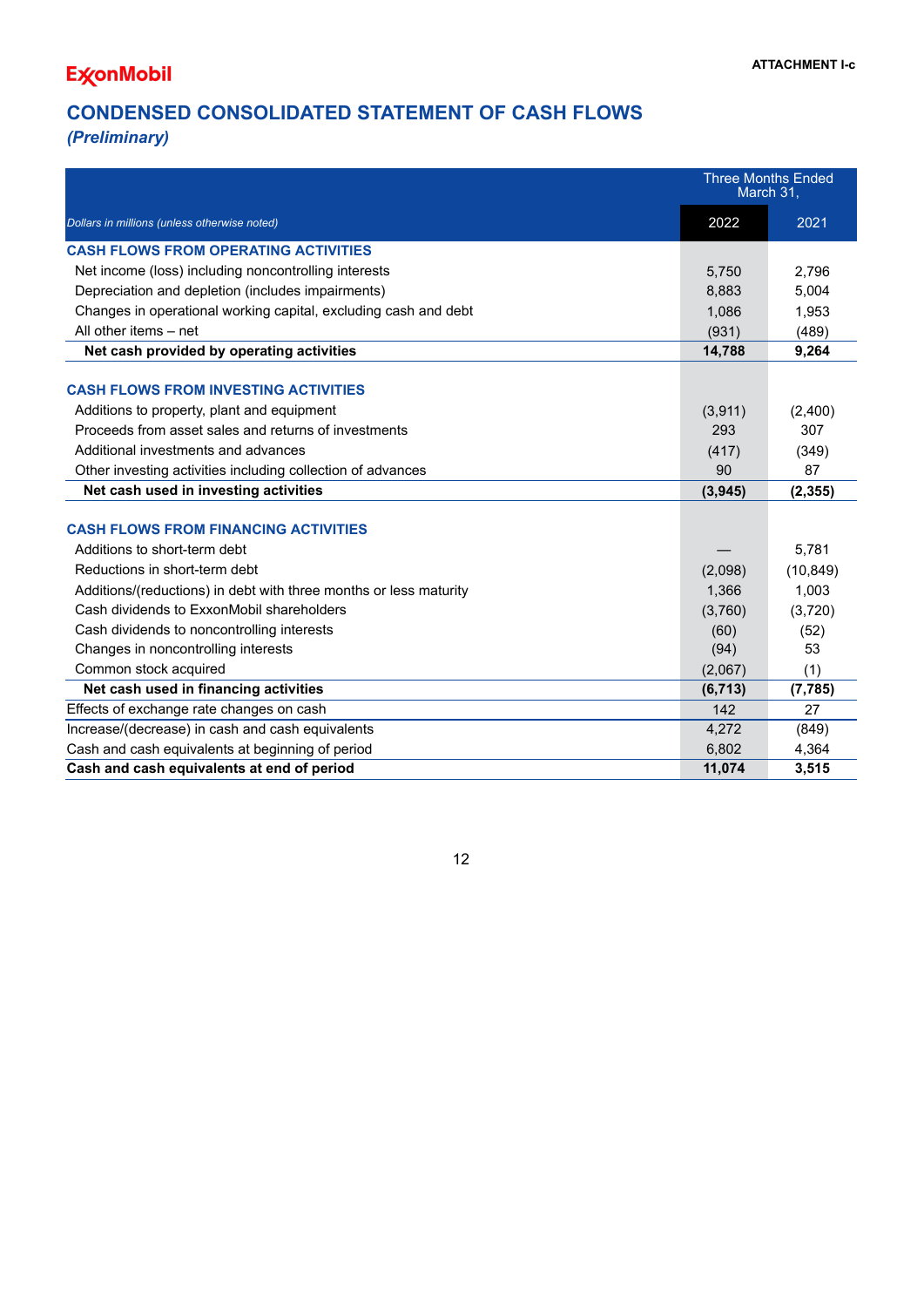### KEY FIGURES: **IDENTIFIED ITEMS**

| <b>Dollars in millions</b>                               | 1Q22    | 4Q21  | <b>1Q21</b> |
|----------------------------------------------------------|---------|-------|-------------|
| Earnings (U.S. GAAP)                                     | 5,480   | 8,870 | 2,730       |
| <b>Identified Items</b>                                  |         |       |             |
| Impairments                                              | (2,975) | (752) |             |
| Gain on sale of assets                                   |         | 1.081 |             |
| Severance                                                |         | (4)   | (31)        |
| Other (first quarter 2022 includes Russia-related items) | (378)   | (250) |             |
| <b>Total Identified Items</b>                            | (3,353) | 75    | (31)        |
| Earnings (U.S. GAAP) Excluding Identified Items          | 8,833   | 8,795 | 2,761       |

| Dollars per common share                                           | 1Q22   | 4Q21           | 1Q21   |
|--------------------------------------------------------------------|--------|----------------|--------|
| Earnings Per Common Share <sup>1</sup>                             | 1.28   | 2.08           | 0.64   |
| <b>Identified Items Per Common Share 1</b>                         |        |                |        |
| Impairments<br>Gain on sale of assets                              | (0.70) | (0.17)<br>0.26 |        |
| Severance<br>Other                                                 | (0.09) | (0.06)         | (0.01) |
| Total Identified Items Per Common Share <sup>1</sup>               | (0.79) | 0.03           | (0.01) |
| Earnings (U.S. GAAP) Excluding Identified Items Per Common Share 1 | 2.07   | 2.05           | 0.65   |

*¹ Assuming dilution*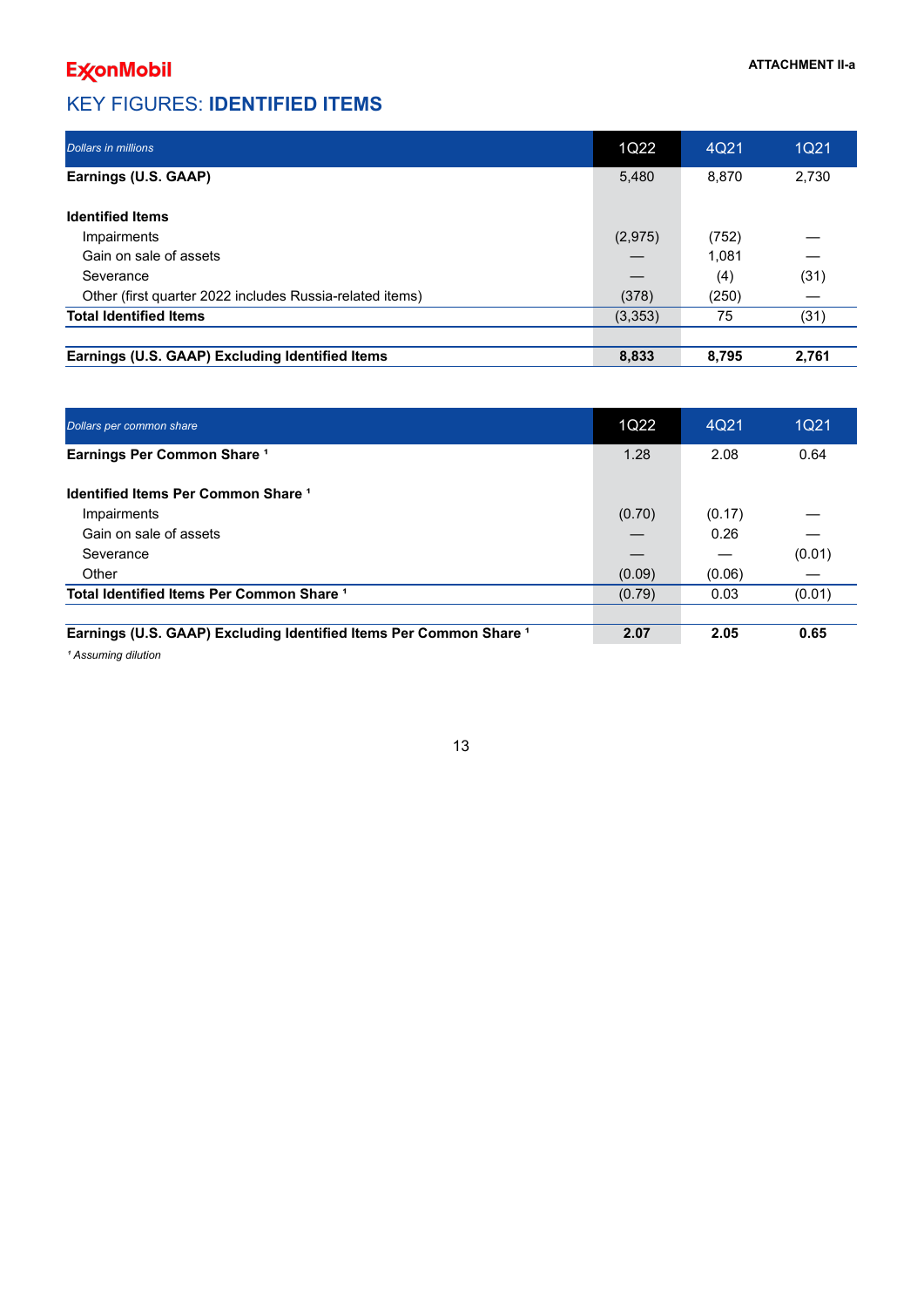## KEY FIGURES: **ADJUSTMENT ITEMS BY SEGMENT**

| <b>First Quarter 2022</b>                     | <b>Upstream</b> |          |      | <b>Downstream</b> |       | <b>Chemical</b> |                          |              |
|-----------------------------------------------|-----------------|----------|------|-------------------|-------|-----------------|--------------------------|--------------|
| Dollars in millions                           | U.S.            | Non-U.S. | U.S. | Non-U.S.          | U.S.  | Non-U.S.        | <b>Financing</b>         | <b>Total</b> |
| Earnings/(Loss) (U.S. GAAP)                   | 2.376           | 2.112    | 685  | (353)             | 819   | 535             | (694)                    | 5,480        |
| <b>Identified Items</b>                       |                 |          |      |                   |       |                 |                          |              |
| Impairments                                   |                 | (2,877)  |      |                   |       |                 | (98)                     | (2, 975)     |
| Other                                         |                 | (378)    |      |                   |       |                 |                          | (378)        |
| <b>Total Identified Items</b>                 |                 | (3,255)  |      |                   |       |                 | (98)                     | (3, 353)     |
| Earnings/(Loss) Excluding<br>Identified Items | 2.376           | 5,367    | 685  | (353)             | 819   | 535             | (596)                    | 8,833        |
| <b>Fourth Quarter 2021</b>                    |                 | Upstream |      | <b>Downstream</b> |       | <b>Chemical</b> |                          |              |
| Dollars in millions                           | U.S.            | Non-U.S. | U.S. | Non-U.S.          | U.S.  | Non-U.S.        | Corporate &<br>Financing | <b>Total</b> |
| Earnings/(Loss) (U.S. GAAP)                   | 1.768           | 4.317    | 913  | 554               | 1.322 | 599             | (603)                    | 8,870        |

| Identified Items                              |       |       |     |     |     |     |       |       |
|-----------------------------------------------|-------|-------|-----|-----|-----|-----|-------|-------|
| Impairments                                   | (263) | (489) |     |     |     |     |       | (752) |
| Gain/(Loss) on sale of assets                 |       | 459   |     |     | 494 | 136 | (12)  | 1,081 |
| Severance                                     |       |       |     |     |     |     | (4)   | (4)   |
| Other                                         |       | (250) |     |     |     |     |       | (250) |
| <b>Total Identified Items</b>                 | (263) | (280) |     |     | 494 | 136 | (16)  | 75    |
| Earnings/(Loss) Excluding<br>Identified Items | 2.031 | 4,597 | 909 | 554 | 828 | 463 | (587) | 8,795 |

| <b>First Quarter 2021</b>                                   |      | <b>Upstream</b> |       | <b>Downstream</b> |      | <b>Chemical</b> | Corporate & |              |
|-------------------------------------------------------------|------|-----------------|-------|-------------------|------|-----------------|-------------|--------------|
| Dollars in millions                                         | U.S. | Non-U.S.        | U.S.  | Non-U.S.          | U.S. | Non-U.S.        | Financing   | <b>Total</b> |
| Earnings/(Loss) (U.S. GAAP)                                 | 363  | 2,191           | (113) | (277)             | 715  | 700             | (849)       | 2,730        |
| Identified Items                                            |      |                 |       |                   |      |                 |             |              |
| Severance                                                   |      |                 |       |                   |      |                 | (31)        | (31)         |
| <b>Total Identified Items</b>                               |      |                 |       |                   |      |                 | (31)        | (31)         |
| <b>Earnings/(Loss) Excluding</b><br><b>Identified Items</b> | 363  | 2.191           | (113) | (277)             | 715  | 700             | (818)       | 2.761        |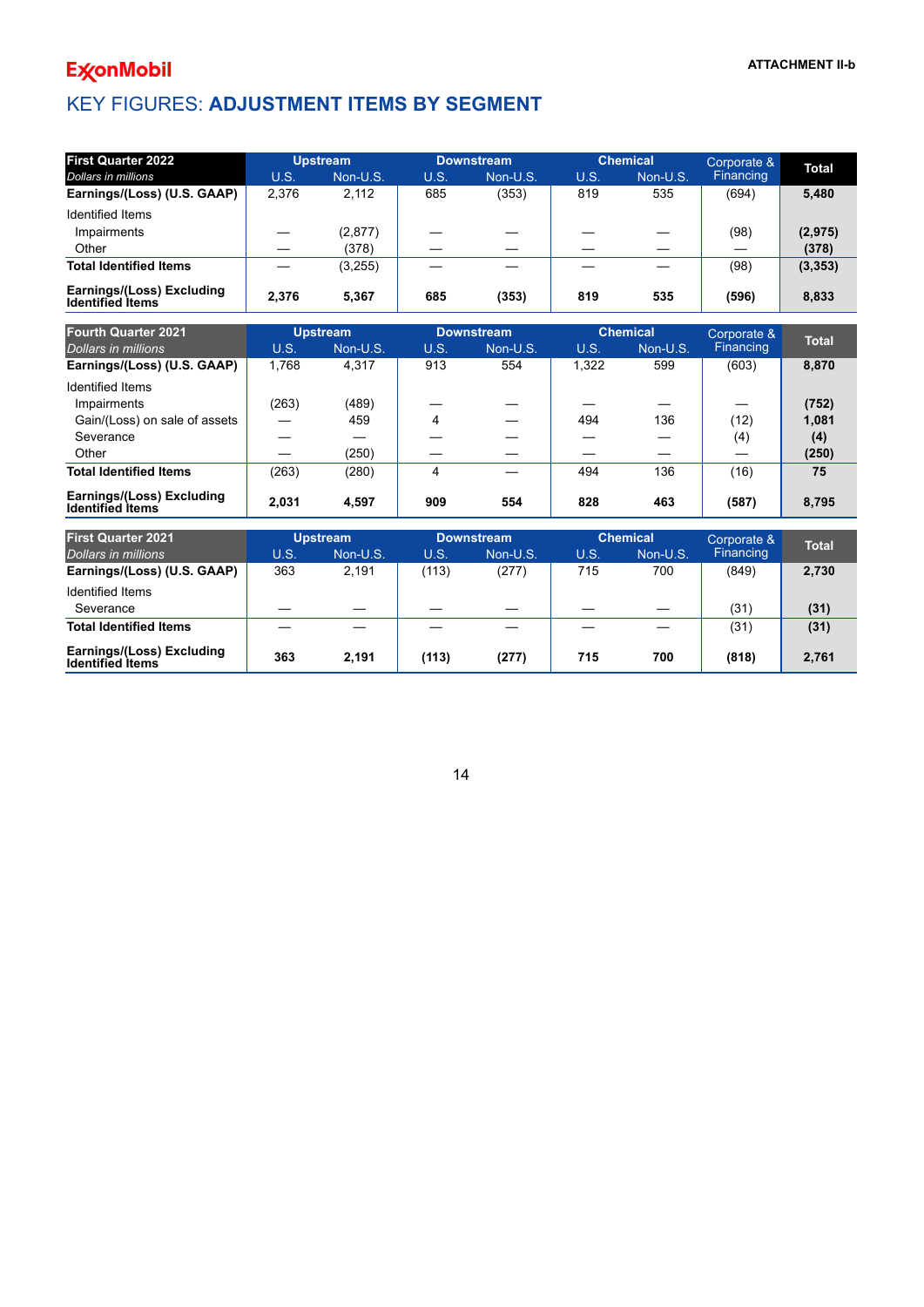# **ExgnMobil**

## KEY FIGURES: **UPSTREAM VOLUMES**

| Net production of crude oil, natural gas liquids, bitumen and synthetic oil,<br>thousand barrels per day (kbd) | 1Q22  | 4Q21  | <b>1Q21</b> |
|----------------------------------------------------------------------------------------------------------------|-------|-------|-------------|
| <b>United States</b>                                                                                           | 753   | 770   | 665         |
| Canada / Other Americas                                                                                        | 474   | 571   | 575         |
| Europe                                                                                                         | 4     | 17    | 35          |
| Africa                                                                                                         | 257   | 235   | 253         |
| Asia                                                                                                           | 738   | 752   | 691         |
| Australia / Oceania                                                                                            | 40    | 40    | 39          |
| Worldwide                                                                                                      | 2,266 | 2.385 | 2.258       |

| Natural gas production available for sale, million cubic feet per day (mcfd) | 1Q22  | 4Q21  | <b>1Q21</b> |
|------------------------------------------------------------------------------|-------|-------|-------------|
| <b>United States</b>                                                         | 2,777 | 2.713 | 2,767       |
| Canada / Other Americas                                                      | 182   | 189   | 216         |
| Europe                                                                       | 770   | 844   | 1,403       |
| Africa                                                                       | 58    | 48    | 24          |
| Asia                                                                         | 3.340 | 3.468 | 3,599       |
| Australia / Oceania                                                          | 1.325 | 1.322 | 1,164       |
| Worldwide                                                                    | 8.452 | 8.584 | 9,173       |
| Oil-equivalent production (koebd) <sup>1</sup>                               | 3.675 | 3.816 | 3.787       |

<sup>1</sup> Natural gas is converted to an oil-equivalent basis at six million cubic feet per one thousand barrels.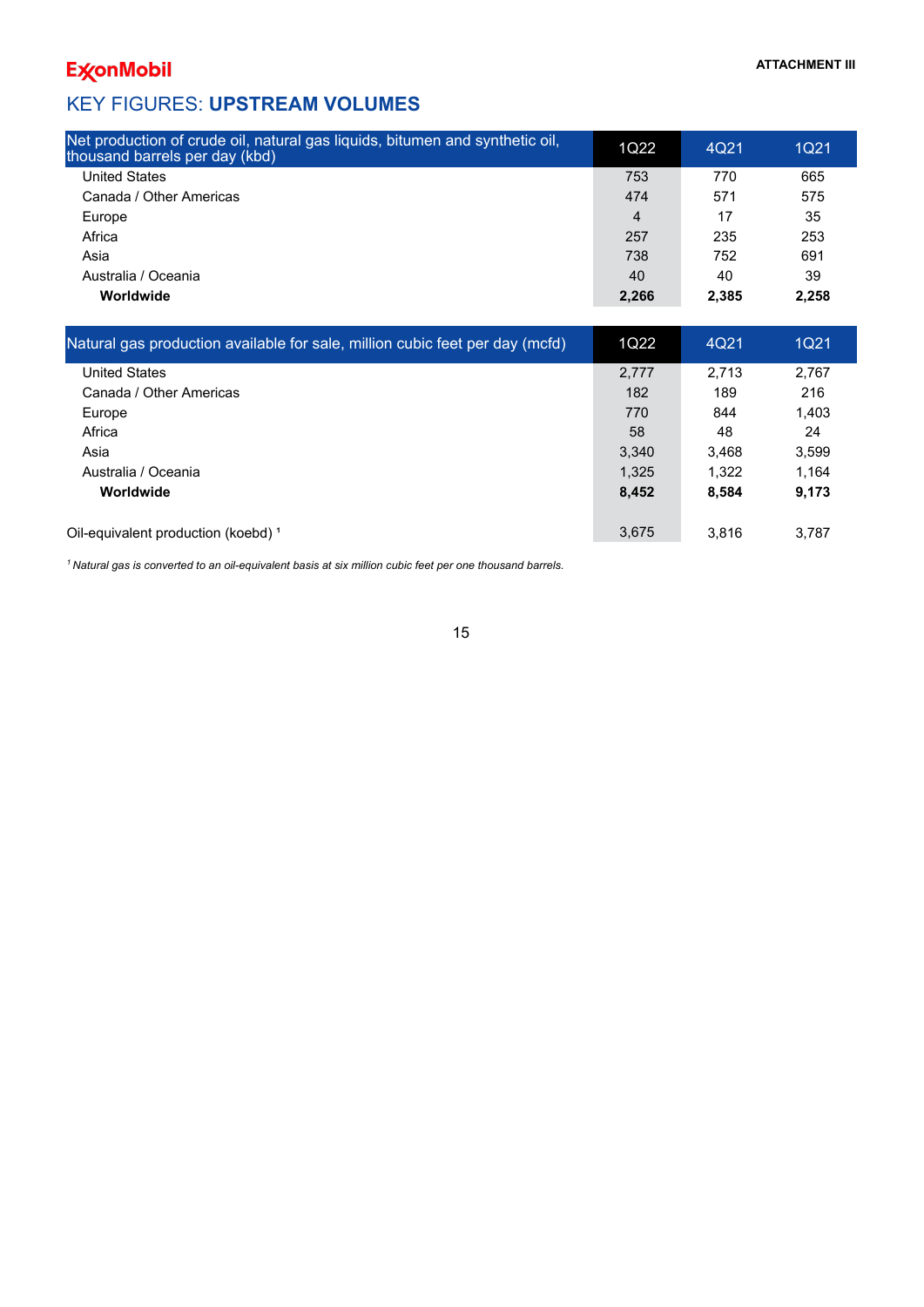#### **ATTACHMENT IV**

# **ExconMobil**

# KEY FIGURES: **MANUFACTURING THROUGHPUT AND SALES**

| Refinery throughput, thousand barrels per day (kbd) | 1Q22  | 4Q21  | 1Q21  |
|-----------------------------------------------------|-------|-------|-------|
| <b>United States</b>                                | 1,685 | 1.740 | 1,532 |
| Canada                                              | 399   | 416   | 364   |
| Europe                                              | 1,193 | 1.246 | 1,153 |
| Asia Pacific                                        | 537   | 546   | 545   |
| Other                                               | 169   | 170   | 157   |
| Worldwide                                           | 3,983 | 4,118 | 3,751 |

| Petroleum product sales, thousand barrels per day (kbd) | 1Q22  | 4Q21  | <b>1Q21</b> |
|---------------------------------------------------------|-------|-------|-------------|
| <b>United States</b>                                    | 2,256 | 2,383 | 2,077       |
| Canada                                                  | 442   | 488   | 409         |
| Europe                                                  | 1,345 | 1,384 | 1,272       |
| Asia Pacific                                            | 644   | 643   | 665         |
| Other                                                   | 471   | 493   | 458         |
| Worldwide                                               | 5,158 | 5,391 | 4,881       |
|                                                         |       |       |             |
| Gasolines, naphthas                                     | 2,114 | 2,325 | 1,996       |
| Heating oils, kerosene, diesel                          | 1,722 | 1.804 | 1.692       |
| Aviation fuels                                          | 289   | 267   | 183         |
| Heavy fuels                                             | 249   | 265   | 257         |
| Specialty products                                      | 784   | 730   | 753         |
| Worldwide                                               | 5,158 | 5,391 | 4,881       |

| Chemical prime product sales, thousand metric tons (kt) | 1Q22  | 4Q21  | <b>1Q21</b> |
|---------------------------------------------------------|-------|-------|-------------|
| <b>United States</b>                                    | 2.704 | 2.512 | 2.190       |
| Non-U.S.                                                | 4.033 | 4.189 | 4.256       |
| Worldwide                                               | 6.737 | 6.701 | 6.446       |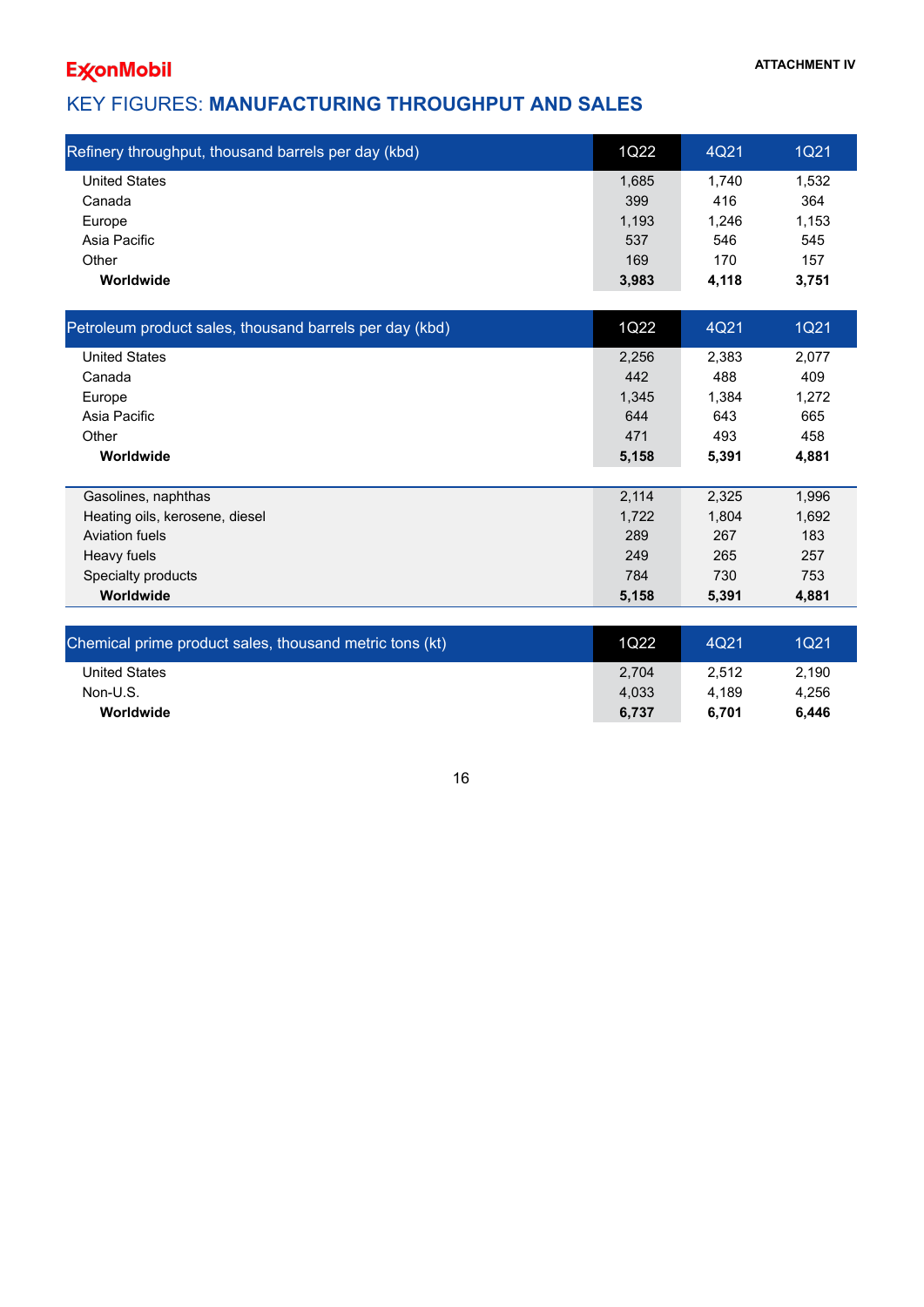# KEY FIGURES: **CAPITAL AND EXPLORATION EXPENDITURES**

| <b>Dollars in millions</b> | 1Q22  | 4Q21  | <b>1Q21</b> |
|----------------------------|-------|-------|-------------|
| <b>Upstream</b>            |       |       |             |
| <b>United States</b>       | 1,369 | 1,307 | 810         |
| Non-U.S.                   | 2,510 | 2,934 | 1,547       |
| <b>Total</b>               | 3,879 | 4,241 | 2,357       |
| <b>Downstream</b>          |       |       |             |
| <b>United States</b>       | 394   | 337   | 271         |
| Non-U.S.                   | 183   | 367   | 199         |
| <b>Total</b>               | 577   | 704   | 470         |
| Chemical                   |       |       |             |
| <b>United States</b>       | 234   | 461   | 208         |
| Non-U.S.                   | 214   | 401   | 98          |
| <b>Total</b>               | 448   | 862   | 306         |
| Other                      |       |       |             |
| Other                      |       | 1     |             |
| Worldwide                  | 4,904 | 5,808 | 3,133       |

# **CASH CAPITAL EXPENDITURES**

| <b>Dollars in millions</b>                 | 1Q <sub>22</sub> | 4Q21  | 1Q21  |
|--------------------------------------------|------------------|-------|-------|
| Additions to property, plant and equipment | 3.911            | 4.089 | 2.400 |
| Net investments and advances               | 327              | 622   | 262   |
| <b>Total Cash Capital Expenditures</b>     | 4.238            | 4.711 | 2.662 |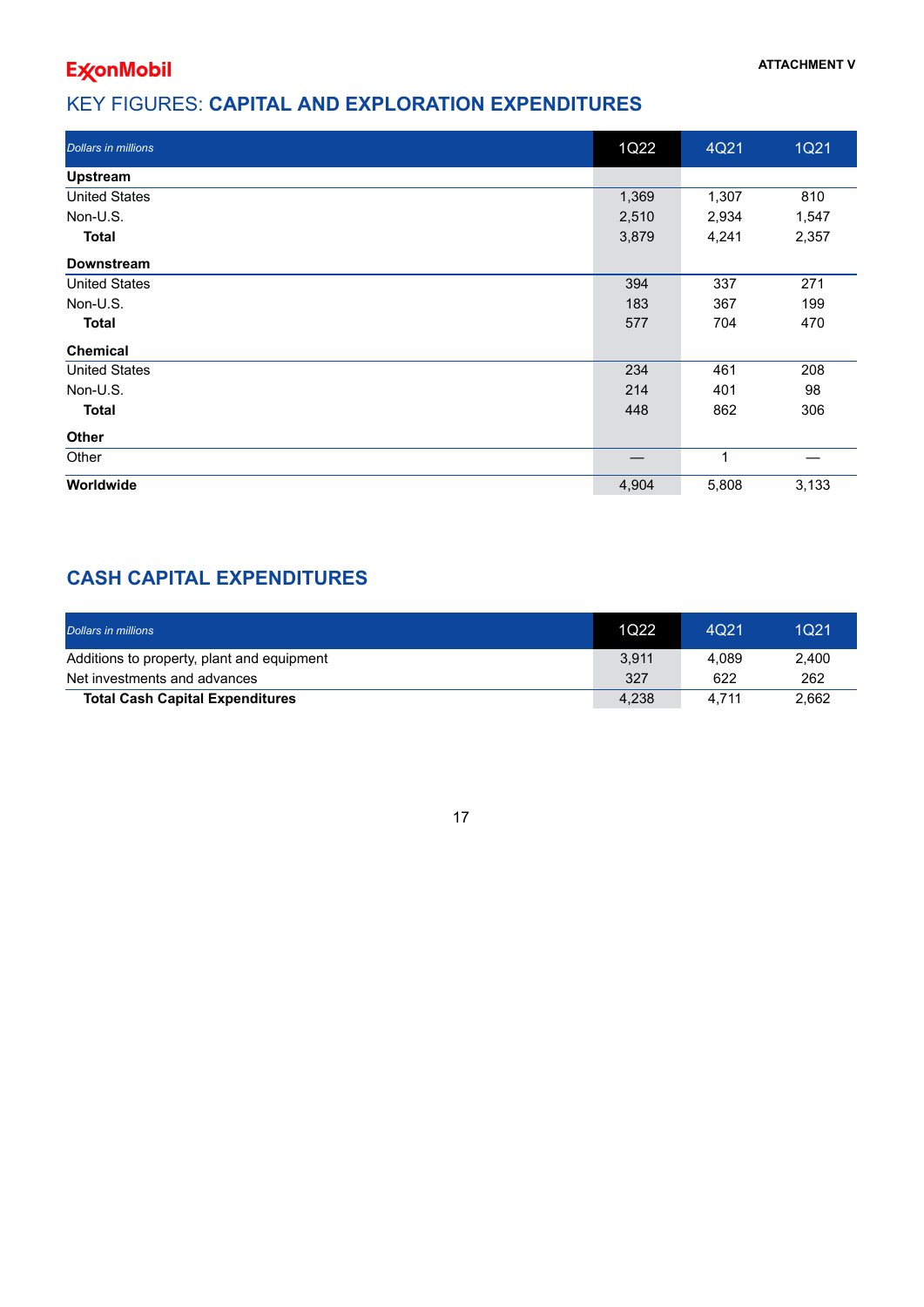# **ExgnMobil**

## KEY FIGURES: **EARNINGS/(LOSS) BY QUARTER**

| <b>Dollars in millions</b> | 2022  | 2021   | 2020      | 2019   | 2018   |
|----------------------------|-------|--------|-----------|--------|--------|
| <b>First Quarter</b>       | 5,480 | 2,730  | (610)     | 2,350  | 4,650  |
| Second Quarter             |       | 4,690  | (1,080)   | 3,130  | 3,950  |
| <b>Third Quarter</b>       | __    | 6.750  | (680)     | 3,170  | 6.240  |
| <b>Fourth Quarter</b>      |       | 8.870  | (20,070)  | 5,690  | 6,000  |
| <b>Full Year</b>           |       | 23.040 | (22, 440) | 14.340 | 20,840 |

| Dollars per common share 1 | 2022 | 2021 | 2020   | 2019 | 2018 |
|----------------------------|------|------|--------|------|------|
| <b>First Quarter</b>       | 1.28 | 0.64 | (0.14) | 0.55 | 1.09 |
| Second Quarter             |      | 1.10 | (0.26) | 0.73 | 0.92 |
| <b>Third Quarter</b>       |      | 1.57 | (0.15) | 0.75 | 1.46 |
| <b>Fourth Quarter</b>      |      | 2.08 | (4.70) | 1.33 | 1.41 |
| <b>Full Year</b>           |      | 5.39 | (5.25) | 3.36 | 4.88 |

*Computed using the average number of shares outstanding during each period. 1*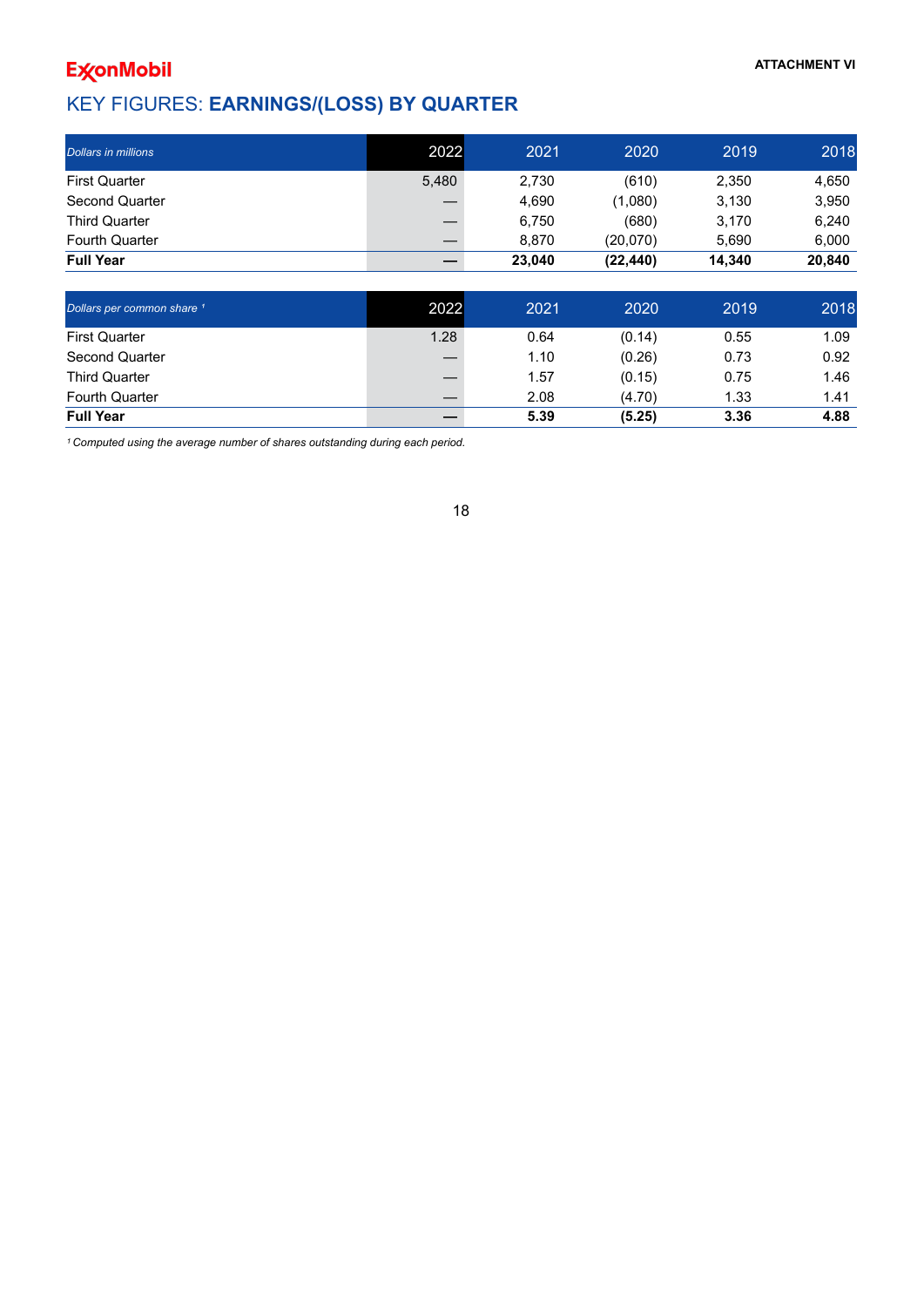<span id="page-22-0"></span>To assist investors in assessing 1Q22 results, the following disclosures have been made available in this 8-K filing:

- Identified items of \$(0.79) per share assuming dilution, as noted on page 1 of the news release
- A reconciliation of cash flow from operations and asset sales excluding working capital on page 1 of this exhibit and on page 7 of the news release

|                                        | 1Q22 INVESTOR RELATIONS DATA SUMMARY (PAGE 1 of 4)    |             |         |             |              |             |
|----------------------------------------|-------------------------------------------------------|-------------|---------|-------------|--------------|-------------|
| Earnings (Loss), \$M (unless noted)    |                                                       | <b>1Q22</b> | 4Q21    | <b>3Q21</b> | <b>2Q21</b>  | <b>1Q21</b> |
| <b>Upstream</b>                        | <b>United States</b>                                  | 2,376       | 1,768   | 869         | 663          | 363         |
|                                        | Non-U.S.                                              | 2,112       | 4,317   | 3,082       | 2,522        | 2,191       |
|                                        | Total                                                 | 4,488       | 6,085   | 3,951       | 3,185        | 2,554       |
| Downstream                             | <b>United States</b>                                  | 685         | 913     | 663         | (149)        | (113)       |
|                                        | Non-U.S.                                              | (353)       | 554     | 592         | (78)         | (277)       |
|                                        | Total                                                 | 332         | 1,467   | 1,255       | (227)        | (390)       |
| Chemical                               | <b>United States</b>                                  | 819         | 1,322   | 1,183       | 1,282        | 715         |
|                                        | Non-U.S.                                              | 535         | 599     | 957         | 1,038        | 700         |
|                                        | Total                                                 | 1,354       | 1,921   | 2,140       | 2,320        | 1,415       |
| <b>Corporate and financing</b>         |                                                       | (694)       | (603)   | (596)       | (588)        | (849)       |
|                                        | Net income attributable to ExxonMobil (U.S. GAAP)     | 5,480       | 8,870   | 6,750       | 4,690        | 2,730       |
|                                        | Earnings per common share (U.S. GAAP)                 | 1.28        | 2.08    | 1.57        | 1.10         | 0.64        |
| GAAP)                                  | Earnings per common share - assuming dilution (U.S.   | 1.28        | 2.08    | 1.57        | 1.10         | 0.64        |
| Effective Income Tax Rate, %           |                                                       | 40%         | 28%     | 33%         | 30%          | 33%         |
|                                        | <b>Capital and Exploration Expenditures, \$M</b>      | <b>1Q22</b> | 4Q21    | <b>3Q21</b> | <b>2Q21</b>  | <b>1Q21</b> |
| <b>Upstream</b>                        | <b>United States</b>                                  | 1,369       | 1,307   | 976         | 925          | 810         |
|                                        | Non-U.S.                                              | 2,510       | 2,934   | 1,863       | 1,892        | 1,547       |
|                                        | <b>Total</b>                                          | 3,879       | 4,241   | 2,839       | 2,817        | 2,357       |
| Downstream                             | <b>United States</b>                                  | 394         | 337     | 199         | 193          | 271         |
|                                        | Non-U.S.                                              | 183         | 367     | 267         | 262          | 199         |
|                                        | Total                                                 | 577         | 704     | 466         | 455          | 470         |
| Chemical                               | <b>United States</b>                                  | 234         | 461     | 385         | 313          | 208         |
|                                        | Non-U.S.                                              | 214         | 401     | 160         | 217          | 98          |
|                                        | Total                                                 | 448         | 862     | 545         | 530          | 306         |
| <b>Other</b>                           |                                                       |             | 1       | 1           | $\mathbf{1}$ |             |
|                                        | <b>Total Capital and Exploration Expenditures</b>     | 4,904       | 5,808   | 3,851       | 3,803        | 3,133       |
|                                        | Exploration expenses, including dry holes             | 173         | 524     | 190         | 176          | 164         |
| <b>Cash Capital Expenditures, \$M</b>  |                                                       | <b>1Q22</b> | 4Q21    | <b>3Q21</b> | <b>2Q21</b>  | <b>1Q21</b> |
|                                        | Additions to property, plant and equipment            | 3,911       | 4,089   | 2,840       | 2,747        | 2,400       |
| Net investments and advances           |                                                       | 327         | 622     | 232         | 219          | 262         |
| <b>Total Cash Capital Expenditures</b> |                                                       | 4,238       | 4,711   | 3,072       | 2,966        | 2,662       |
| Total Cash and Cash Equivalents, \$G   |                                                       | 11.1        | 6.8     | 4.8         | 3.5          | 3.5         |
| Total Debt, \$G                        |                                                       | 47.5        | 47.7    | 56.6        | 60.6         | 63.3        |
|                                        | <b>Cash Flow from Operations and Asset Sales, \$M</b> | <b>1Q22</b> | 4Q21    | <b>3Q21</b> | <b>2Q21</b>  | <b>1Q21</b> |
|                                        | Net cash provided by operating activities             | 14,788      | 17,124  | 12,091      | 9,650        | 9,264       |
|                                        | Proceeds associated with asset sales                  | 293         | 2,601   | 18          | 250          | 307         |
|                                        | Cash flow from operations and asset sales             | 15,081      | 19,725  | 12,109      | 9,900        | 9,571       |
|                                        | Changes in operational working capital                | (1,086)     | (1,930) | (659)       | 380          | (1,953)     |
|                                        | Adjusted Cash flow from operations and asset sales    | 13,995      | 17,795  | 11,450      | 10,280       | 7,618       |
|                                        | <b>Common Shares Outstanding, millions</b>            | <b>1Q22</b> | 4Q21    | <b>3Q21</b> | <b>2Q21</b>  | <b>1Q21</b> |
| At quarter end                         |                                                       | 4,213       | 4,239   | 4,234       | 4,234        | 4,234       |
| Average - assuming dilution            |                                                       | 4,266       | 4,275   | 4,276       | 4,276        | 4,272       |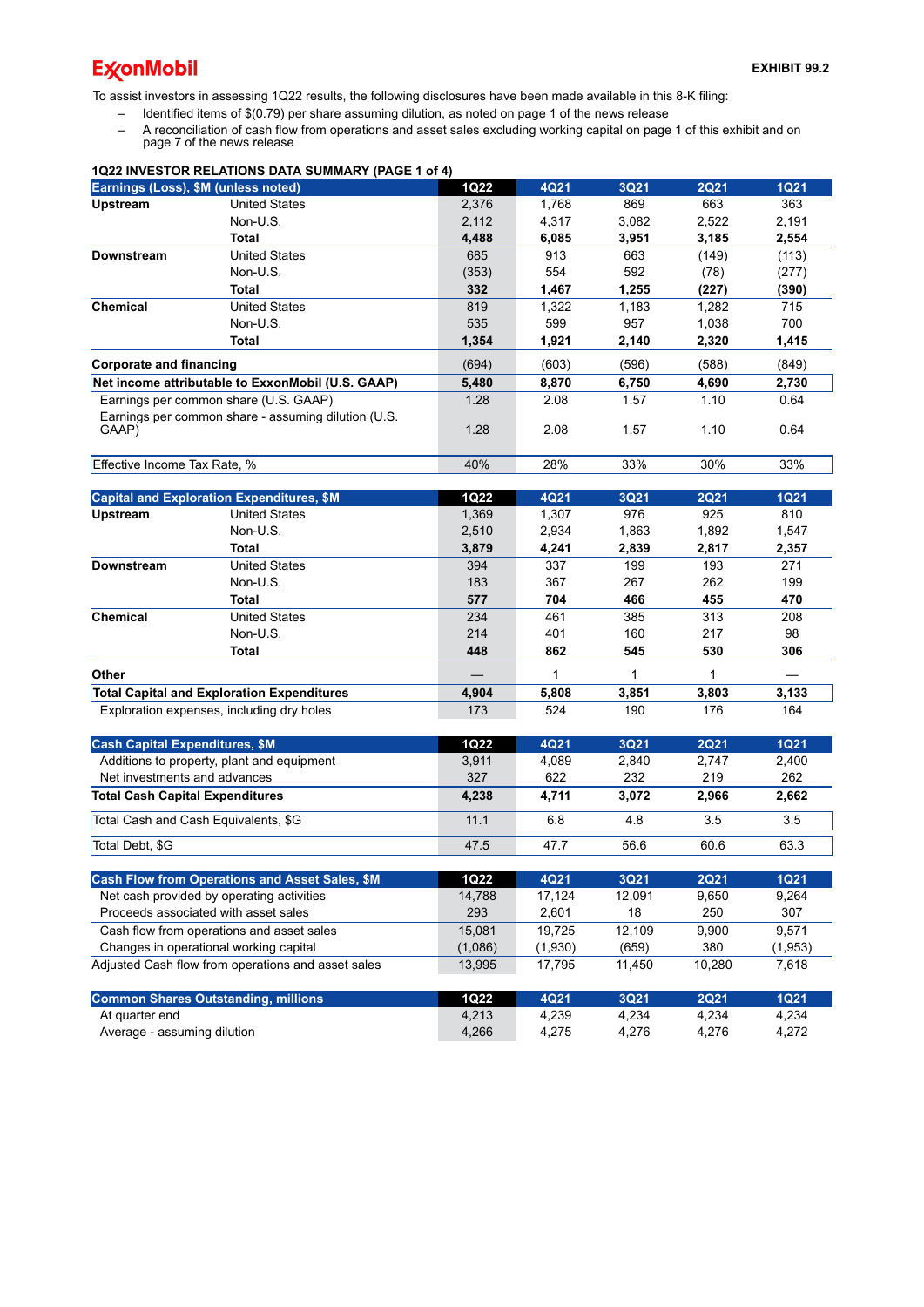#### **1Q22 INVESTOR RELATIONS DATA SUMMARY (PAGE 2 of 4)**

| <b>Upstream Volumes</b>                                                                       | 1Q22  | <b>4Q21</b> | <b>3Q21</b> | <b>2Q21</b> | <b>1Q21</b> |
|-----------------------------------------------------------------------------------------------|-------|-------------|-------------|-------------|-------------|
| Liquids production (kbd) <sup>1</sup>                                                         |       |             |             |             |             |
| <b>United States</b>                                                                          | 753   | 770         | 758         | 687         | 665         |
| Canada / Other Americas                                                                       | 474   | 571         | 569         | 529         | 575         |
| Europe                                                                                        | 4     | 17          | 21          | 16          | 35          |
| Africa                                                                                        | 257   | 235         | 248         | 254         | 253         |
| Asia                                                                                          | 738   | 752         | 668         | 669         | 691         |
| Australia / Oceania                                                                           | 40    | 40          | 49          | 45          | 39          |
| Total liquids production                                                                      | 2,266 | 2,385       | 2,313       | 2,200       | 2,258       |
| <sup>1</sup> Net production of crude oil, natural gas liquids, bitumen and synthetic oil, kbd |       |             |             |             |             |
| Natural gas production (mcfd)                                                                 |       |             |             |             |             |
| <b>United States</b>                                                                          | 2,777 | 2,713       | 2,701       | 2,804       | 2,767       |
| Canada / Other Americas                                                                       | 182   | 189         | 184         | 189         | 216         |
| Europe                                                                                        | 770   | 844         | 343         | 654         | 1,403       |
| Africa                                                                                        | 58    | 48          | 53          | 46          | 24          |
| Asia                                                                                          | 3,340 | 3,468       | 3,365       | 3,433       | 3,599       |
| Australia / Oceania                                                                           | 1,325 | 1,322       | 1,464       | 1,168       | 1,164       |
| Total natural gas production available for sale                                               | 8,452 | 8,584       | 8,110       | 8,294       | 9,173       |
| Total worldwide liquids and gas production, koebd <sup>2</sup>                                | 3,675 | 3,816       | 3,665       | 3,582       | 3,787       |

<sup>2</sup> Natural gas is converted to an oil-equivalent basis at six million cubic feet per one thousand barrels.

| <b>Manufacturing Throughput and Sales</b> | 1022  | 4Q21  | 3Q21  | <b>2Q21</b> | <b>1Q21</b> |
|-------------------------------------------|-------|-------|-------|-------------|-------------|
| Refinery throughput, kbd                  |       |       |       |             |             |
| <b>United States</b>                      | 1,685 | 1,740 | 1,684 | 1,532       | 1,532       |
| Canada                                    | 399   | 416   | 404   | 332         | 364         |
| Europe                                    | 1,193 | 1,246 | 1,215 | 1,223       | 1,153       |
| Asia Pacific                              | 537   | 546   | 585   | 607         | 545         |
| Other Non-U.S.                            | 169   | 170   | 163   | 164         | 157         |
| Total refinery throughput                 | 3,983 | 4,118 | 4,051 | 3,858       | 3,751       |
| Petroleum product sales, kbd              |       |       |       |             |             |
| <b>United States</b>                      | 2,256 | 2,383 | 2,346 | 2,218       | 2,077       |
| Canada                                    | 442   | 488   | 472   | 421         | 409         |
| Europe                                    | 1.345 | 1.384 | 1.404 | 1.297       | 1,272       |
| Asia Pacific                              | 644   | 643   | 648   | 655         | 665         |
| Other Non-U.S.                            | 471   | 493   | 457   | 450         | 458         |
| Total petroleum product sales             | 5,158 | 5,391 | 5,327 | 5.041       | 4.881       |
| Gasolines, naphthas                       | 2,114 | 2,325 | 2,191 | 2,117       | 1,996       |
| Heating oils, kerosene, diesel            | 1,722 | 1,804 | 1,796 | 1,704       | 1,692       |
| Aviation fuels                            | 289   | 267   | 228   | 201         | 183         |
| Heavy fuels                               | 249   | 265   | 276   | 275         | 257         |
| Specialty products                        | 784   | 730   | 836   | 744         | 753         |
| Total petroleum product sales             | 5,158 | 5,391 | 5,327 | 5,041       | 4,881       |
| Chemical prime product sales, kt          |       |       |       |             |             |
| <b>United States</b>                      | 2,704 | 2,512 | 2,531 | 2,491       | 2,190       |
| Non-U.S.                                  | 4,033 | 4,189 | 4,141 | 4,022       | 4,256       |
| Total chemical prime product sales        | 6,737 | 6,701 | 6.672 | 6,513       | 6.446       |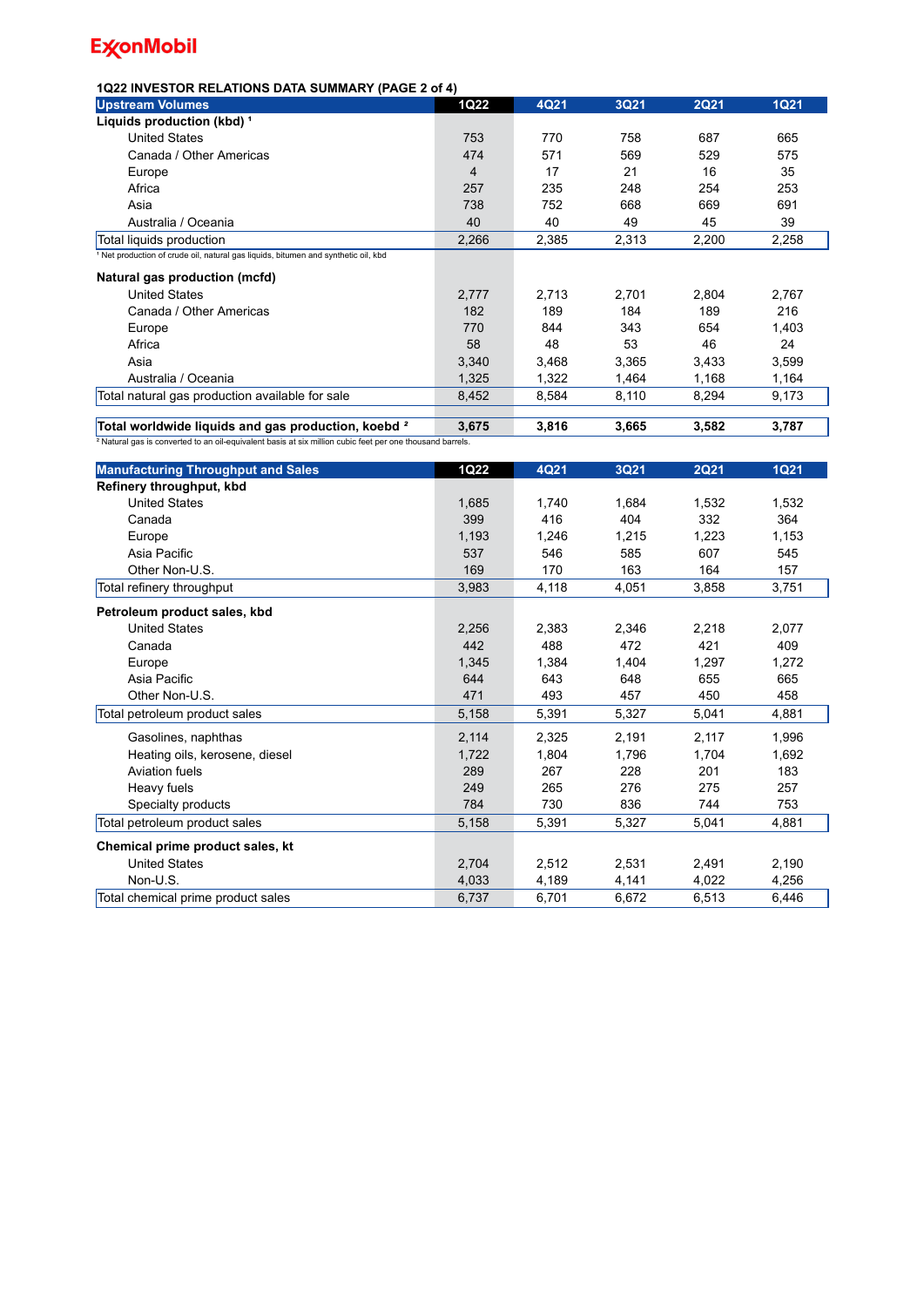### **1Q22 INVESTOR RELATIONS DATA SUMMARY (PAGE 3 of 4)**

| <b>Earnings Factor Analysis, \$M</b>   | 1Q22 vs 1Q21 | 1Q22 vs 4Q21 |
|----------------------------------------|--------------|--------------|
| Upstream                               |              |              |
| <b>Prior Period</b>                    | 2,554        | 6,085        |
| Realization                            | 5,930        | 2,160        |
| Volume / Mix                           | (810)        | (950)        |
| Other                                  | (3, 190)     | (2,810)      |
| Expenses                               | (80)         | 230          |
| <b>Identified Items</b>                | (3,260)      | (2,710)      |
| Other                                  | 150          | (330)        |
| <b>Current Period</b>                  | 4,488        | 4,488        |
| <b>Downstream</b>                      |              |              |
| <b>Prior Period</b>                    | (390)        | 1,467        |
| Margin                                 | 310          | (1,040)      |
| Volume / Mix                           | 180          | (280)        |
| Other                                  | 230          | 190          |
| Expenses                               | (40)         | 160          |
| Other                                  | 270          | 30           |
| <b>Current Period</b>                  | 332          | 332          |
| <b>Chemical</b>                        |              |              |
| <b>Prior Period</b>                    | 1,415        | 1,921        |
| Margin                                 | (20)         | (240)        |
| Volume / Mix                           | 70           | 100          |
| Other                                  | (110)        | (430)        |
| Expenses                               | (100)        | 150          |
| <b>Identified Items</b>                |              | (630)        |
| Other                                  | (10)         | 50           |
| <b>Current Period</b>                  | 1,354        | 1,354        |
| Upstream Volume Factor Analysis, koebd | 1Q22 vs 1Q21 | 1Q22 vs 4Q21 |
| <b>Prior Period</b>                    | 3,787        | 3,816        |
| Downtime / Maintenance                 | (70)         | (121)        |
| Growth / Decline                       | 59           | 17           |
| Entitlements / Divestments             | (136)        | (85)         |
| <b>Government Mandates</b>             | 113          | 32           |
| Other                                  | (78)         | 16           |
| <b>Current Period</b>                  | 3,675        | 3,675        |